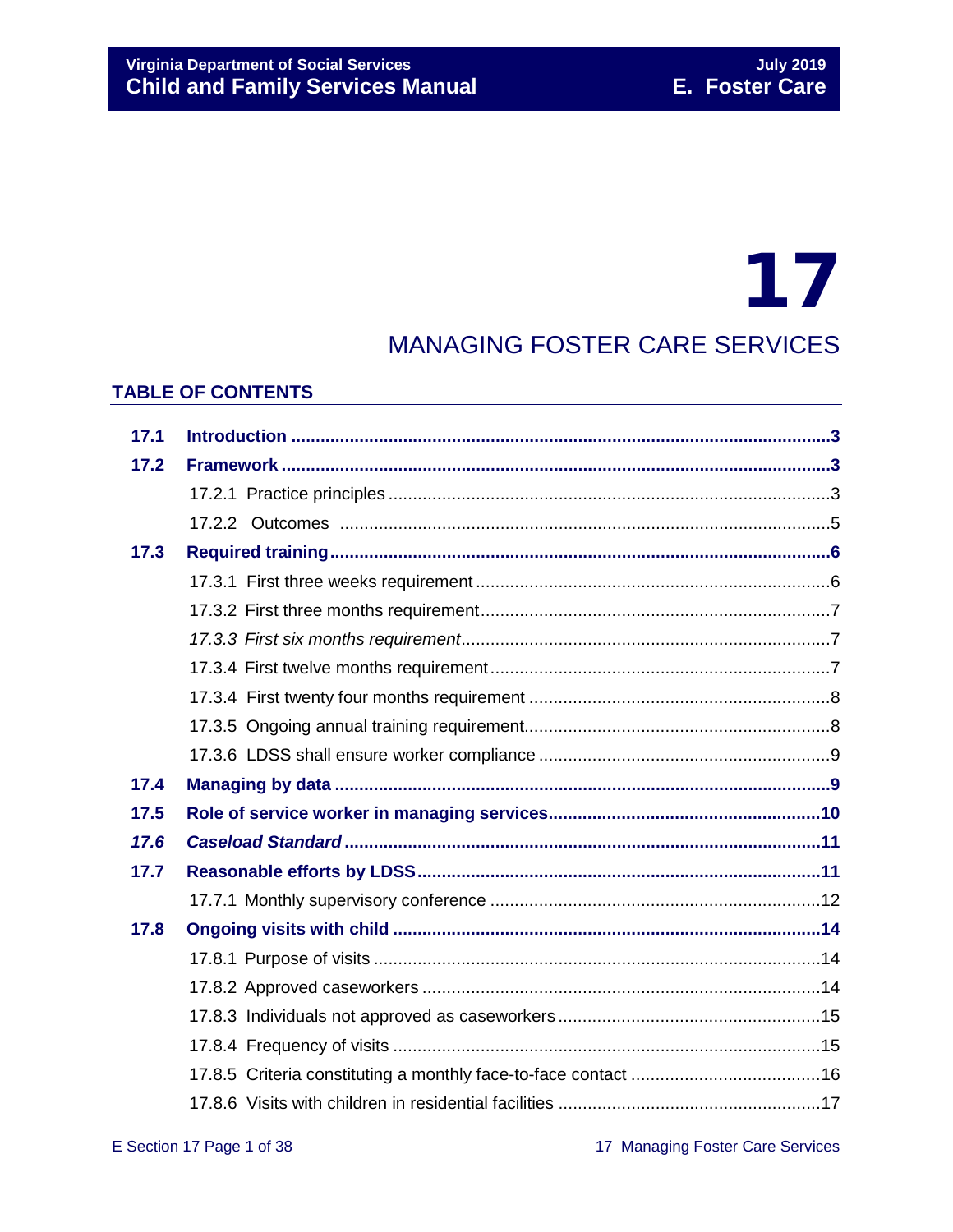**Virginia Department of Social Services** July 2019 **July 2019 Child and Family Services Manual E. Foster Care**

| 17.9                                                                               |  |                                                                                 |  |  |
|------------------------------------------------------------------------------------|--|---------------------------------------------------------------------------------|--|--|
|                                                                                    |  |                                                                                 |  |  |
|                                                                                    |  |                                                                                 |  |  |
|                                                                                    |  |                                                                                 |  |  |
| 17.11                                                                              |  |                                                                                 |  |  |
|                                                                                    |  |                                                                                 |  |  |
|                                                                                    |  | 17.12 Referring children to Family Assessment and Planning Team (FAPT)21        |  |  |
|                                                                                    |  |                                                                                 |  |  |
|                                                                                    |  | 17.13.1 Notification to law enforcement and the National Center for Missing and |  |  |
|                                                                                    |  |                                                                                 |  |  |
|                                                                                    |  |                                                                                 |  |  |
|                                                                                    |  |                                                                                 |  |  |
|                                                                                    |  |                                                                                 |  |  |
|                                                                                    |  |                                                                                 |  |  |
|                                                                                    |  |                                                                                 |  |  |
| 17.14 Working with Lesbian, Gay, Bi-sexual, Transgender, Questioning (LGBTQ) youth |  |                                                                                 |  |  |
|                                                                                    |  |                                                                                 |  |  |
|                                                                                    |  |                                                                                 |  |  |
|                                                                                    |  |                                                                                 |  |  |
|                                                                                    |  |                                                                                 |  |  |
|                                                                                    |  | 17.16.1 Emergency/evacuation responsibilities when state office closes 33       |  |  |
|                                                                                    |  | 17.16.2 Emergency/Evacuation responsibilities when LDSS closes and/or when a    |  |  |
|                                                                                    |  |                                                                                 |  |  |
|                                                                                    |  |                                                                                 |  |  |
|                                                                                    |  |                                                                                 |  |  |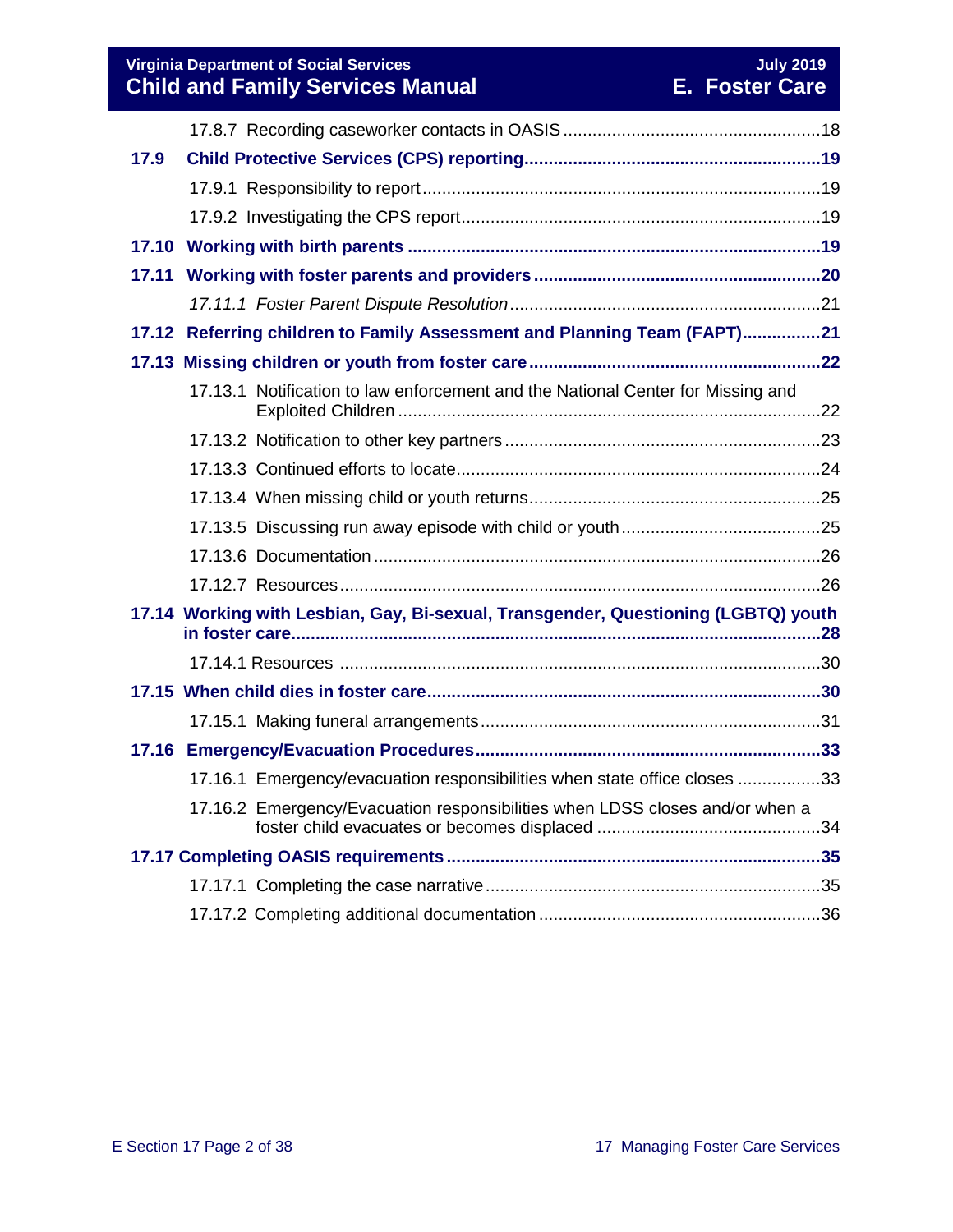# 17

## MANAGING FOSTER CARE SERVICES

## <span id="page-2-0"></span>**17.1 Introduction**

Ensuring high-quality practice requires a knowledgeable, skilled, and professional workforce. Recruiting, hiring, training, and retaining qualified, culturally-diverse, culturally-competent, effective, and dedicated professionals is essential to quality practice.[1](#page-2-3)

## <span id="page-2-1"></span>**17.2 Framework**

Local departments of social services (LDSS) shall meet federal and state legal requirements, and should use sound practice principles to achieve desired outcomes and to guide decision making in managing foster care services.

## <span id="page-2-2"></span>**17.2.1 Practice principles**

Fundamental principles in Virginia's Children's Services System Practice Model provide the philosophical basis and guide practice in managing foster care services.

## **First, we believe in family, child, and youth-driven practice.**

- Children and families will be treated with dignity and respect. The voices of children, youth, and parents are heard, valued, and considered in decision making regarding safety, permanency, and well-being as well as in service and educational planning and in placement decisions.
- Each individual's right to self-determination will be respected within the limits of established community standards and laws.
- Family members are the experts about their own families. It is our responsibility to understand children, youth, and families within the context of their own family rules, traditions, history, and culture.

<span id="page-2-3"></span>ī 1 Adapted from the "Child Welfare League of America Statement on Optimal Child Welfare Service [Delivery"](http://www.cwla.org/advocacy/financingoptimaldeliv.htm)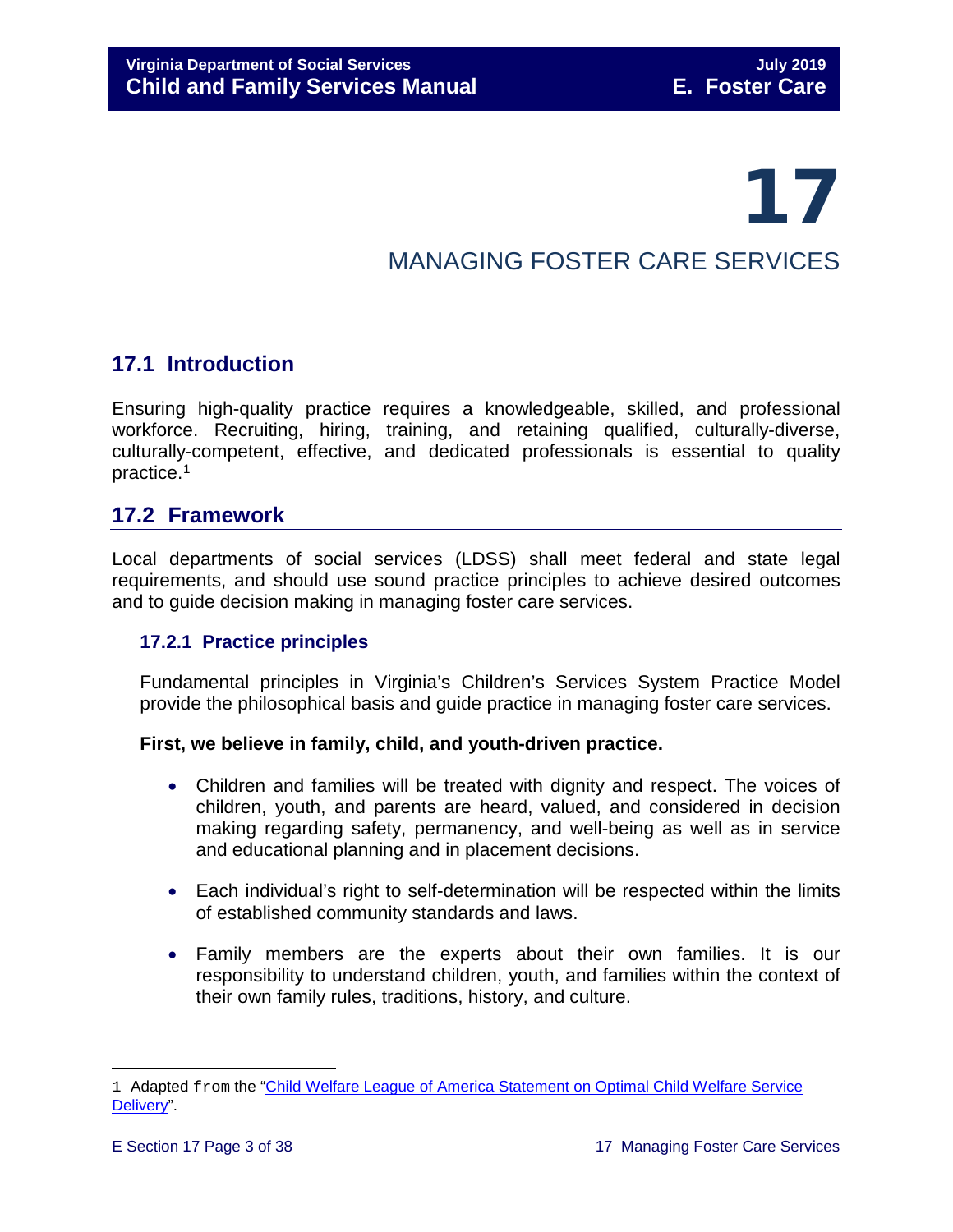- People can and do make positive changes. The past does not necessarily limit their potential.
- We engage families in a deliberate manner. Through collaboration with families, we develop and implement creative, individual solutions that build on their strengths to meet their needs. Engagement is the primary door through which we help youth and families make positive changes.

## **Second, we believe in partnering with others to support child and family success in a system that is family-focused, child-centered, and communitybased.**

- We are committed to aligning our system with what is best for children, youth, and families.
	- oThe practice model should guide all of the work that we do. In addition to practice alignment, infrastructure and resources should be aligned with the model. For example, training, policy, technical assistance, and other supports shall reinforce the model.
	- oWe take responsibility for open communication, accountability, and transparency at all levels of our system and across all agencies. We share success stories and best practices to promote learning within and across communities and share challenges and lessons learned to make better decisions.
- We are committed to working across agencies, stakeholder groups, and communities to improve outcomes for the children, youth, and families we serve.
	- oServices to families shall be delivered as part of a total system with cooperation, coordination, and collaboration occurring among families, service providers, and community stakeholders.
	- oAll stakeholders share responsibility for child safety, permanence, and well-being. As a system, we will identify and engage stakeholders and community members around our practice model to help children and families achieve success in life; safety; life in the community; family based placements; and lifelong family connections.
	- oWe will communicate clearly and often with stakeholders and community members. Our communication shall reinforce the belief that children and youth belong in family and community settings and that system resources shall be allocated in a manner consistent with that belief.

#### **Third, we believe that how we do our work is as important as the work we do.**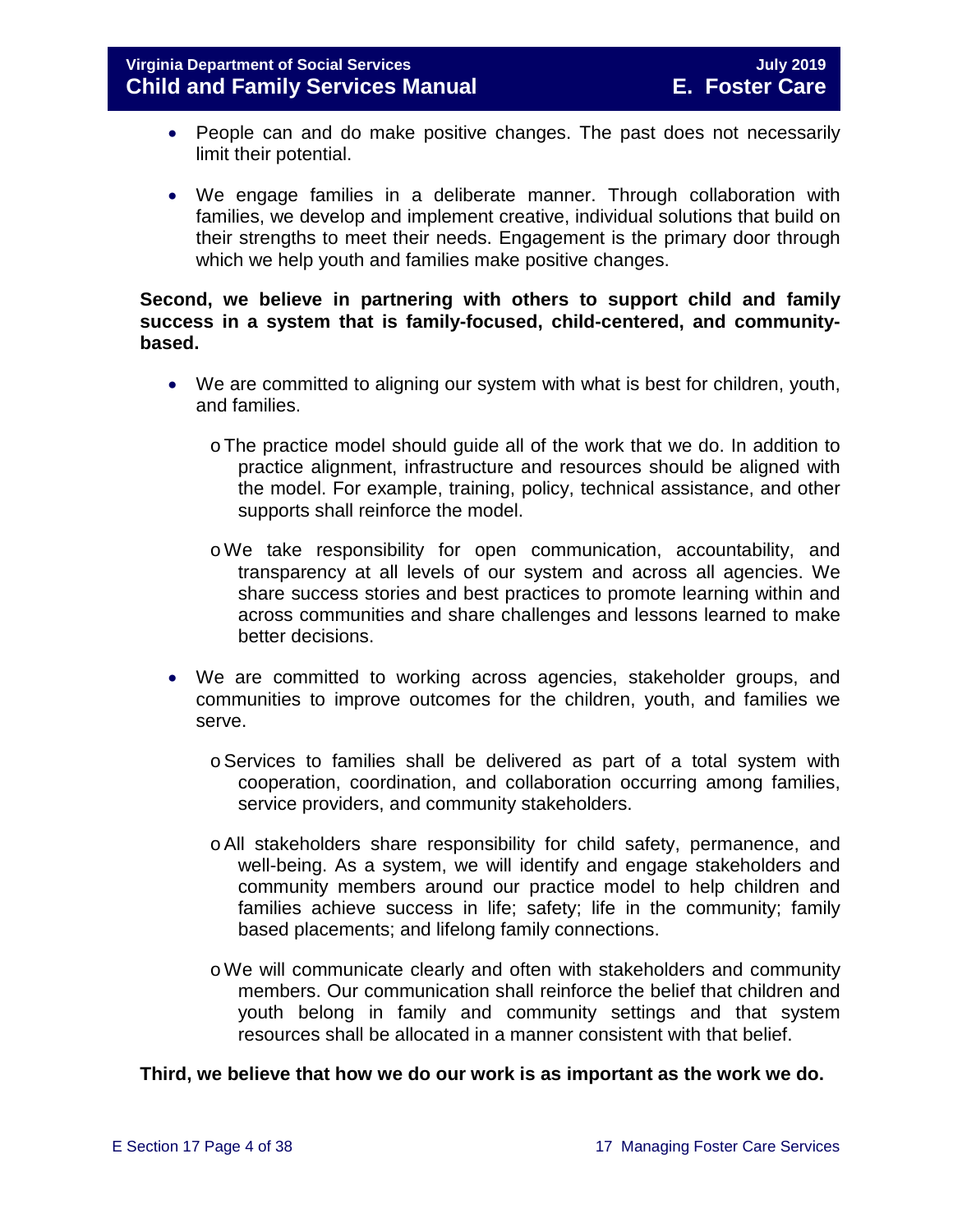- The people who do this work are our most important asset. Children and families deserve trained, skillful professionals to engage and assist them. We strive to build a workforce that works in alignment with our practice model. They are supported in this effort through open dialogue, clear policy, excellent training and supervision, formal and informal performance evaluation, and appropriate resource allocation.
- As with families, we look for strengths in our organization. We are responsible for creating and maintaining a supportive working and learning environment and for open, respectful communication, collaboration, and accountability at all levels.
- Our organizations are focused on providing high quality, timely, efficient, and effective services.
- Relationships and communication among staff, children, families, and community providers are conducted with genuineness, empathy, and respect.
- The practice of collecting and sharing data and information is a nonnegotiable part of how we continually learn and improve. We will use data to inform management, improve practice, measure effectiveness, and guide policy decisions. We shall strive to align our laws so that collaboration and sharing of data can be achieved to better support our children and families.
- As we work with children, families, and their teams, we clearly share with them our purpose, role, concerns, decisions, and responsibility.

## <span id="page-4-0"></span>**17.2.2 Outcomes**

Managing effective, quality, and timely services for children in foster care is essential to achieving outcomes required in the federal Child and Family Services Review. The outcomes and specific measures are listed below:

## **Permanency Outcome 1: Children have permanency and stability in their living situations.**

- Families have enhanced capacity to provide for their children's needs.
- More children in foster care achieve permanency.
- Children achieve permanency with shorter lengths of stay in foster care.
- Increased timeliness to permanency.
- Fewer children re-enter out-of-home care.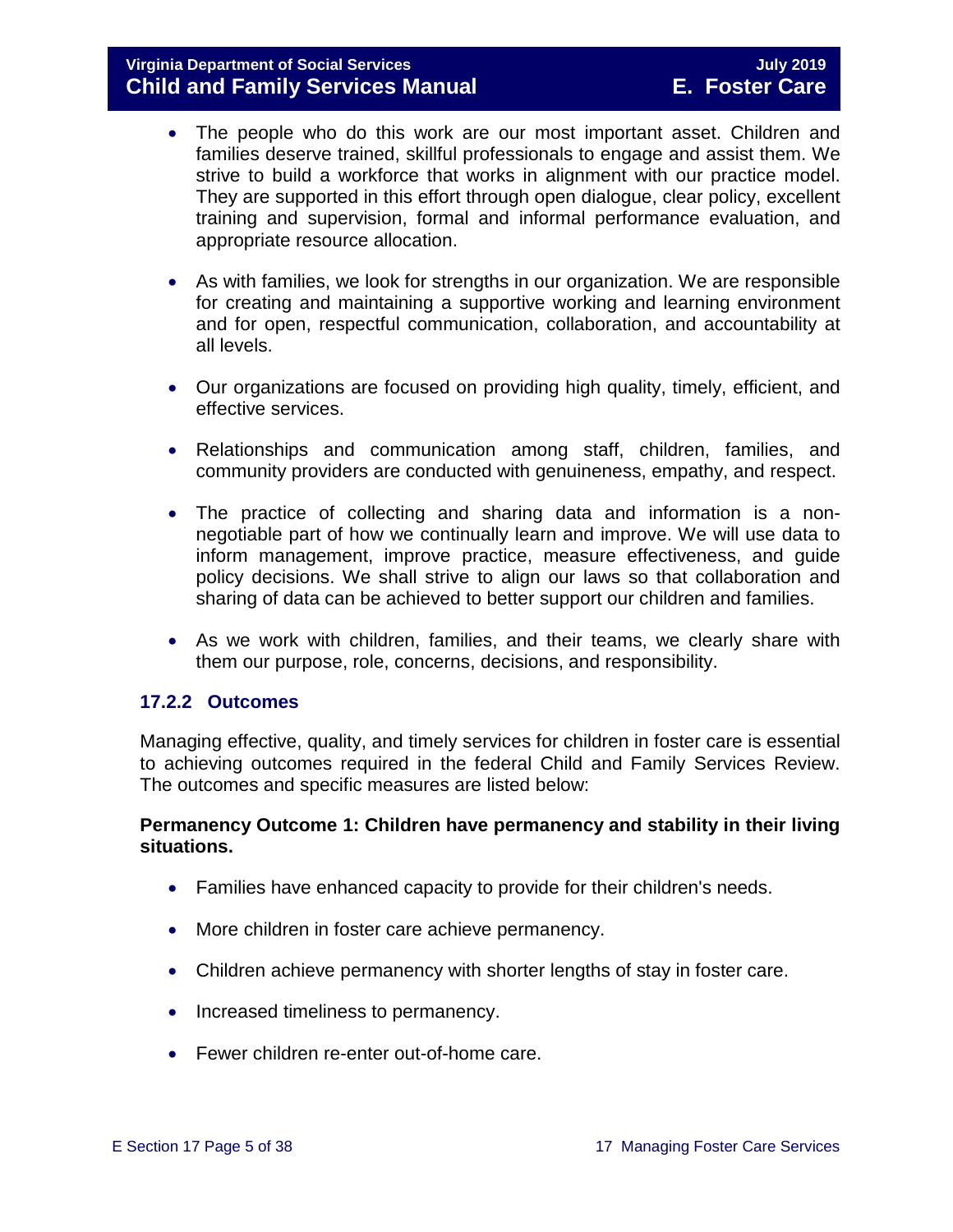**Permanency Outcome 2: The continuity of family relationships and connections is preserved for children.**

- More children in foster care placed in close proximity to families and communities.
- More children in foster care placed with their siblings.
- Home studies are timely.
- Worker visits occur monthly.

## <span id="page-5-0"></span>**17.3 Required training**

The Code of Virginia §§ [63.2-913](http://law.lis.virginia.gov/vacode/63.2-913/) and [63.2-1220.1](http://law.lis.virginia.gov/vacode/63.2-1220.1/) requires the Virginia Department of Social Services (VDSS) to establish minimum training requirements and provide educational programs for foster care and adoption service workers and their supervisors, employed by local departments of social services (LDSS). As a result of the Children's Services Transformation that began in December of 2007, child welfare training in Virginia recommitted to a competency based system of training for service workers and supervisors. Having established Core (fundamental and essential) Competencies for both workers and supervisors the resulting required training reflects both Core competencies and critical training in guidance and law that is specific to the current practice issues. The result is that all child welfare staff are trained in the same Core Competencies.

The courses listed in the following sections are required for all LDSS foster care and adoption service workers and service supervisors hired after March 1, 2013.

In addition to the courses listed below, all foster care and adoption service supervisors hired after March 1, 2013 are required to attend the Family Services CORE Supervisor Training Series – SUP5701, SUP5702, SUP5703, SUP5704. These courses are to be completed in the first two (2) years of employment as a supervisor.

For additional information on Department of Family Services training visit the [Division of](https://fusion.dss.virginia.gov/dfs/DFS-Home/Family-Services-Training)  [Family Services Training](https://fusion.dss.virginia.gov/dfs/DFS-Home/Family-Services-Training) website on *Fusion*.

#### <span id="page-5-1"></span>**17.3.1 First three weeks requirement**

The training required for new foster care and adoption service workers and services supervisors during the first three (3) weeks of employment include the following online courses:

- CWSE1002 Exploring Child Welfare (4 modules, on-line course)
- CWSE5692 Recognizing and Reporting Child Abuse and Neglect Mandatory Reporter Training (on-line course)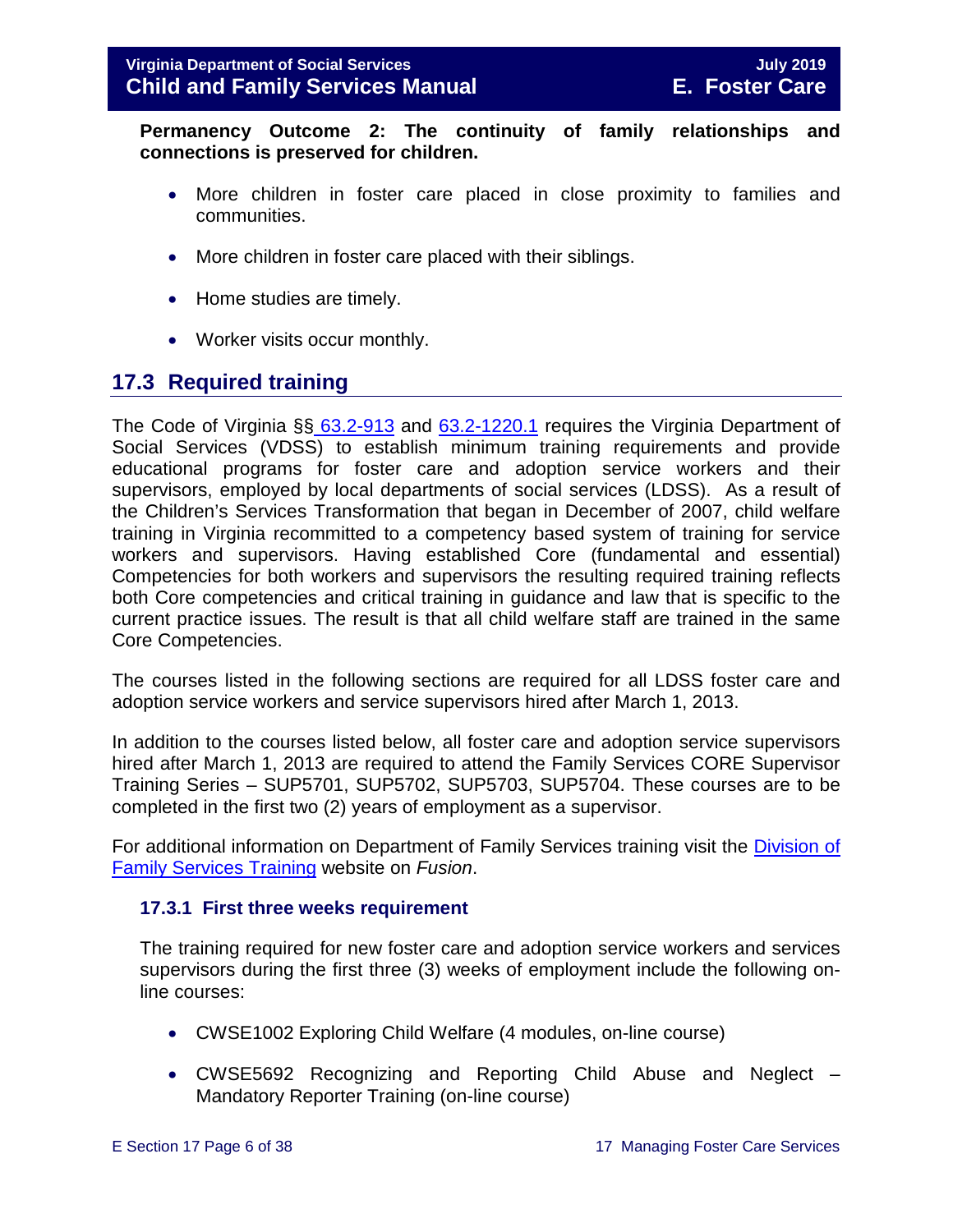• CWSE1500 Permanency Navigating the Child Welfare Automated System: OASIS (7 modules, on-line course)

These courses are prerequisites for most of the other required courses.

## <span id="page-6-0"></span>**17.3.2 First three months requirement**

The training required for new foster care and adoption service workers and services supervisors during the first three months of employment includes the following instructor led courses and require the worker to have completed the three previous courses:

- CWS3000 Foster Care New Worker Policy Training with OASIS
- CWS3010 Adoption New Worker Policy Training with OASIS
- *CWS5011 Case Documentation*

## <span id="page-6-1"></span>*17.3.3 First six months requirement*

*The training required for new foster care and adoption service workers and services supervisors during the first six months of employment of employment includes:*

- *CWSE3030 Normalcy for Youth in Foster Care*
- *CWSE4050 Psychotropic Medications in the Child Welfare System*

#### <span id="page-6-2"></span>**17.3.4 First twelve months requirement**

The training required for new foster care and adoption service workers and supervisors during the first *twelve* months of employment includes the following instructor led courses:

- CWS1021 The Effects of Abuse and Neglect on Child and Adolescent Development.
- CWS1031 Separation and Loss in Human Services Practice.
- CWS1041 Legal Principles in Child Welfare Practice. (prerequisites: CWSEE1041, SCV Child Dependency Case Processing)
- CWS1061 Family Centered Assessment. (prerequisites: CWSE1002, CWSE5692, CWSE1500FC, CWS3000 or CWS3010)
- CWS1071 Family Centered Case Planning. (prerequisites: CWSE1002, CWSE5692, CWSE1500FC, CWS3000 or CWS3010)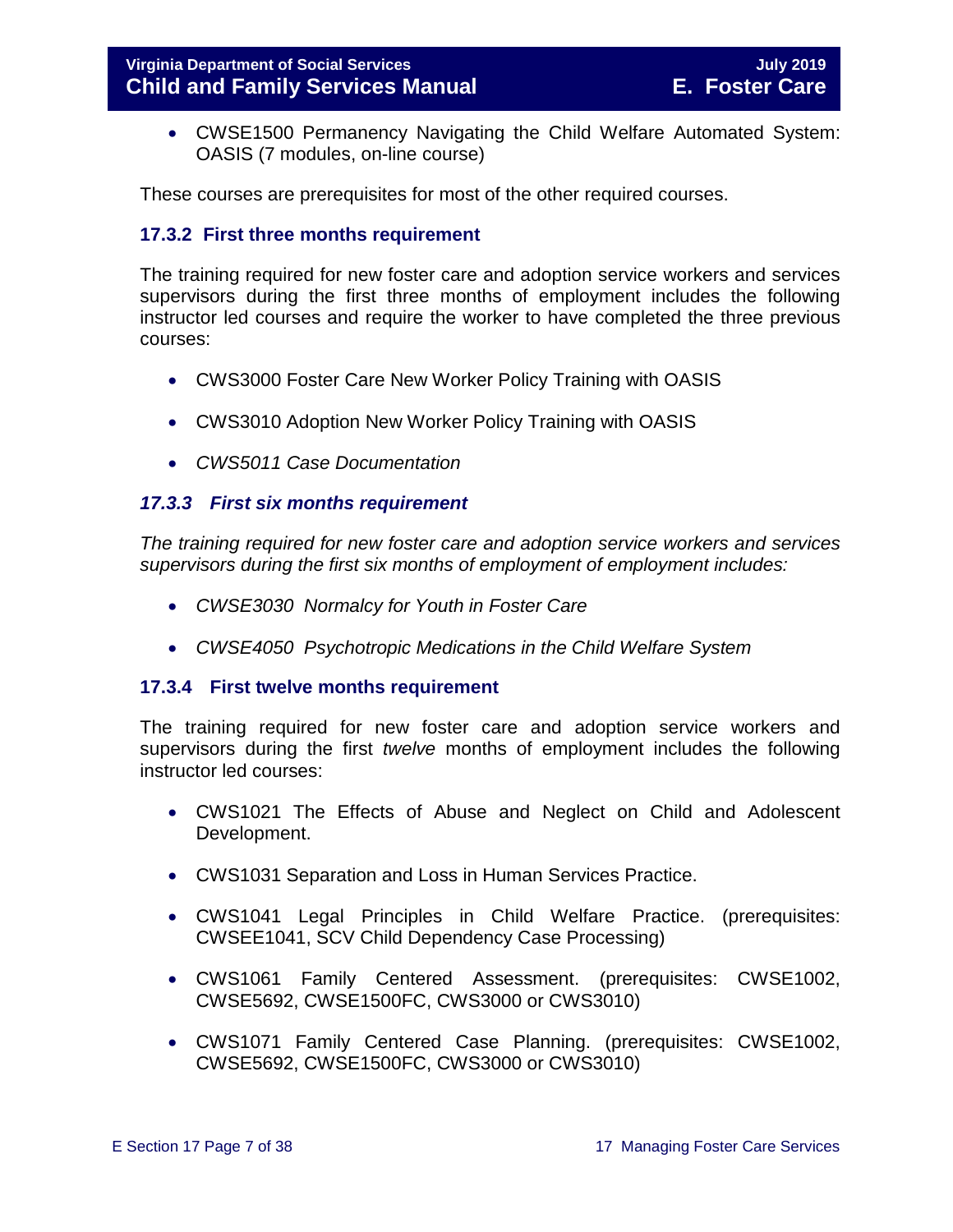- CWS1305 The Helping Interview. (prerequisite: CWS3000 or CWS3010)
- CWSE3041 Working with Children in Placement. (prerequisite: CWS3000)
- CWS4020 Engaging Families and Building Trust-Based Relationships. (prerequisite: CWS3000 or CWS3010)
- CWS3081 Promoting Family Reunification. (prerequisite: CWS3000 or CWS3010)
- CWS5307 Assessing Safety Risk and Protective Capacity. (prerequisite: CWS3000)
- *CWS4015 Trauma-Informed Child Welfare Practice: Identification and Intervention (prerequisite: CWSE4015 Trauma-Informed Child Welfare Practice)*

## <span id="page-7-0"></span>**17.3.4 First twenty four months requirement**

The training for new foster care and adoption service workers and supervisors during the first 24 months of employment include:

- CWS3021 Promoting Birth and Foster Parent Partnerships. (prerequisite: CWS3000)
- CWS3061 Permanency Planning for Teens-Creating Lifelong Connections. (prerequisite CWS3000 or CWS3010)
- CWS3071 Concurrent Permanency Planning. (prerequisite: CWS 3000 or CWS3010)
- CWS5305 Advanced Interviewing: Motivating Families for Change.
- DVS1001 Understanding Domestic Violence.
- DVS1031 Domestic Violence and Its Impact on Children.

#### <span id="page-7-1"></span>**17.3.5 Ongoing annual training requirement**

All foster care and adoption service workers and supervisors are required to attend a minimum of 24 contact hours of continuing education/training each year. For those workers and supervisors hired on or after January 1, 2013, the first year of this requirement should begin no later than two (2) years from their date of hire, after the completion of their initial in-service training detailed above.

Continuing education activities to be credited toward the 24 hours should be preapproved by the local department of social services supervisor or person managing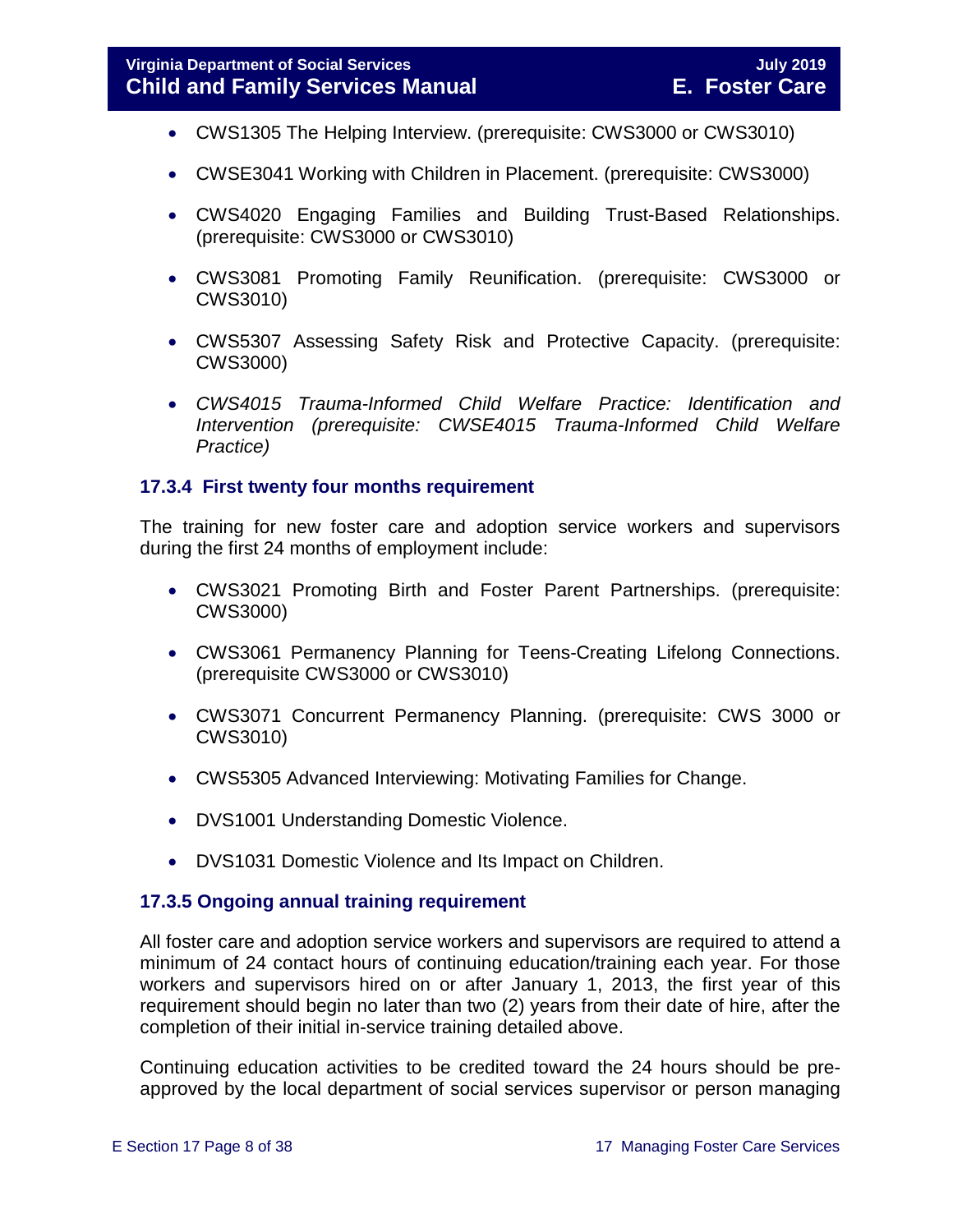the permanency program. Continuing education activities may include organized learning activities from accredited university or college academic courses, continuing education programs, workshops, seminars and conferences.

Documentation of continuing education activities is the responsibility of the local department of social services. VDSS recommends that the timeframe for the annual 24 hours of continuing education be within each calendar year. However, it is at the discretion of the LDSS to determine this time frame as long as it is consistent throughout all child welfare divisions in an agency.

## <span id="page-8-0"></span>**17.3.6 LDSS shall ensure worker compliance**

It is the responsibility of the LDSS to ensure that staff performing foster care/adoption duties within their agency have met the minimum standards. The Permanency supervisor or the person managing the Permanency program at the local level shall maintain training documentation in the worker's personnel record. The supervisor shall assure that the workers who report to them complete the required training within the given timeframes.

## <span id="page-8-1"></span>**17.4 Managing by data**

In an effort to use data to inform management, improve practice, measure effectiveness, and guide policy decisions, the Division of Family Services has several available data tools. Information about how to access and use each data tool is detailed below. Data tools and additional information about each tool can also be found on the [Reporting and Analysis page](https://fusion.dss.virginia.gov/dfs/DFS-Home/FAMILY-SERVICES-REPORTING) on the DSS internal website.

- **SafeMeasures**. SafeMeasures compiles and analyzes information extracted directly from OASIS and presents it in a series of reports. These reports help assess whether federal, state, and local requirements are being met, track agency, unit, and worker performance over time, and monitor workload. SafeMeasures is updated twice a week, on Monday and Wednesday, allowing workers access to current caseload data. SafeMeasures also has drill-down capability on each measure which allows supervisors and caseworkers to look at a process outcome measure and see exactly which cases are on track according to that measure. Tutorials and manuals for SafeMeasures can be found on the *[Fusion](http://spark.dss.virginia.gov/divisions/dfs/reporting/index.cgi)* webpage and in the documentation section of SafeMeasures itself. [SafeMeasures](https://www.safemeasures.org/vadss/) can be accessed directly on the SafeMeasures website.
- **Virginia Child Welfare Outcome Reports (VCWOR**). The [VCWOR](http://spark.dss.virginia.gov/divisions/dis/oasis/) is an Access database available for download on the DSS *Fusion* website. Foster care measures include Adoption and Foster Care Analysis Reports (AFCARS) data such as goal, placement, entry, and exit. In addition, raw data files for rolling fiscal years are available for download. The VCWOR also contains the Children's Services System Transformation Outcome reports that are updated on a monthly basis. Finally, like SafeMeasures, the foster care data available through the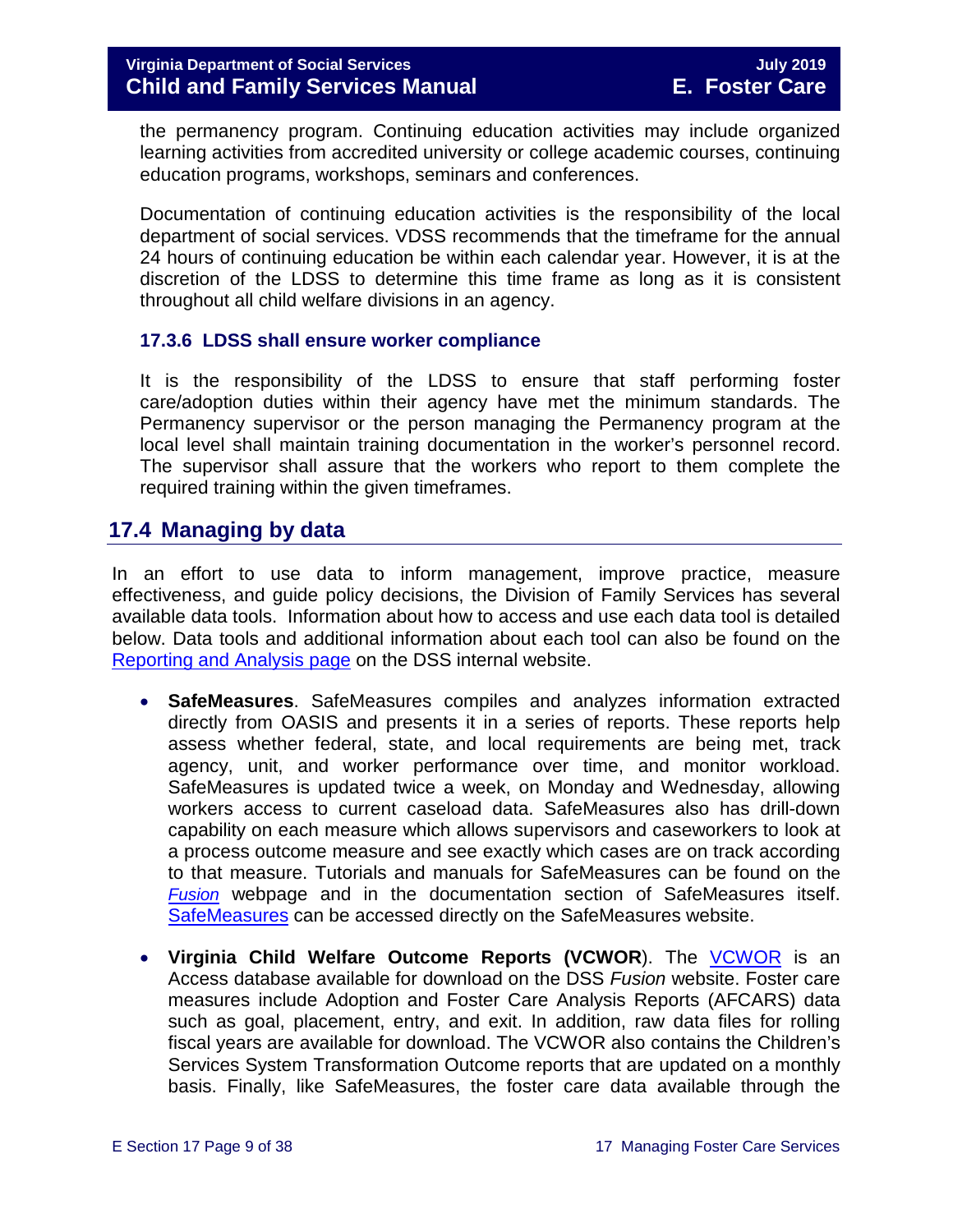VCWOR allows for drill-down capability in order to monitor the children behind the numbers.

- **Chapin Hall Multistate Foster Care Data Archive**. The Multistate Foster Care Data Archive organizes Virginia's administrative data into a robust and flexible longitudinal database. A web tool provides access to data used for the generation of a variety of individual or aggregated reports. Virginia, along with 17 other states, is a member of the Archive, which further allows for reports to be run comparing Virginia with other states. By using this longitudinal research tool, states can better understand the foster care placement outcomes including time to reunification, time to adoption, placement stability, and reentry. This website can be accessed from the [Reporting and Analysis page](http://spark.dss.virginia.gov/divisions/dfs/reporting/index.cgi) or directly on the [Multistate Foster Care Data Archive](https://fcda.chapinhall.org/) website.
- LDSS staff should email the Program Manager of the VDSS Outcome Based Reporting and Analysis Unit for access to and questions regarding these tools.

## <span id="page-9-0"></span>**17.5 Role of service worker in managing services**

The service worker plays a central and essential role in managing foster care services. The service worker ensures that the process of providing services:

- Respects the family's culture, traditions, and language.
- Is designed to achieve permanency for the child.
- Meets federal, state, and local requirements, including but not limited foster care plans, case reviews, hearings, purchasing, and documentation.
- Continually identifies, seeks out, reassesses, reconnects, and engages maternal, paternal, and extended family members and other individuals who are significant in the child's life.
- Uses a wraparound process, including:

 $\circ$  Addressing the unique needs and issues of the child and family through:

- Building on the strengths and resources of extended family members, significant individuals, natural supports, and providers.
- Involves coordinating services and supports across significant individuals, natural supports, and providers.
- Uses data to support decision making and improve quality of practice.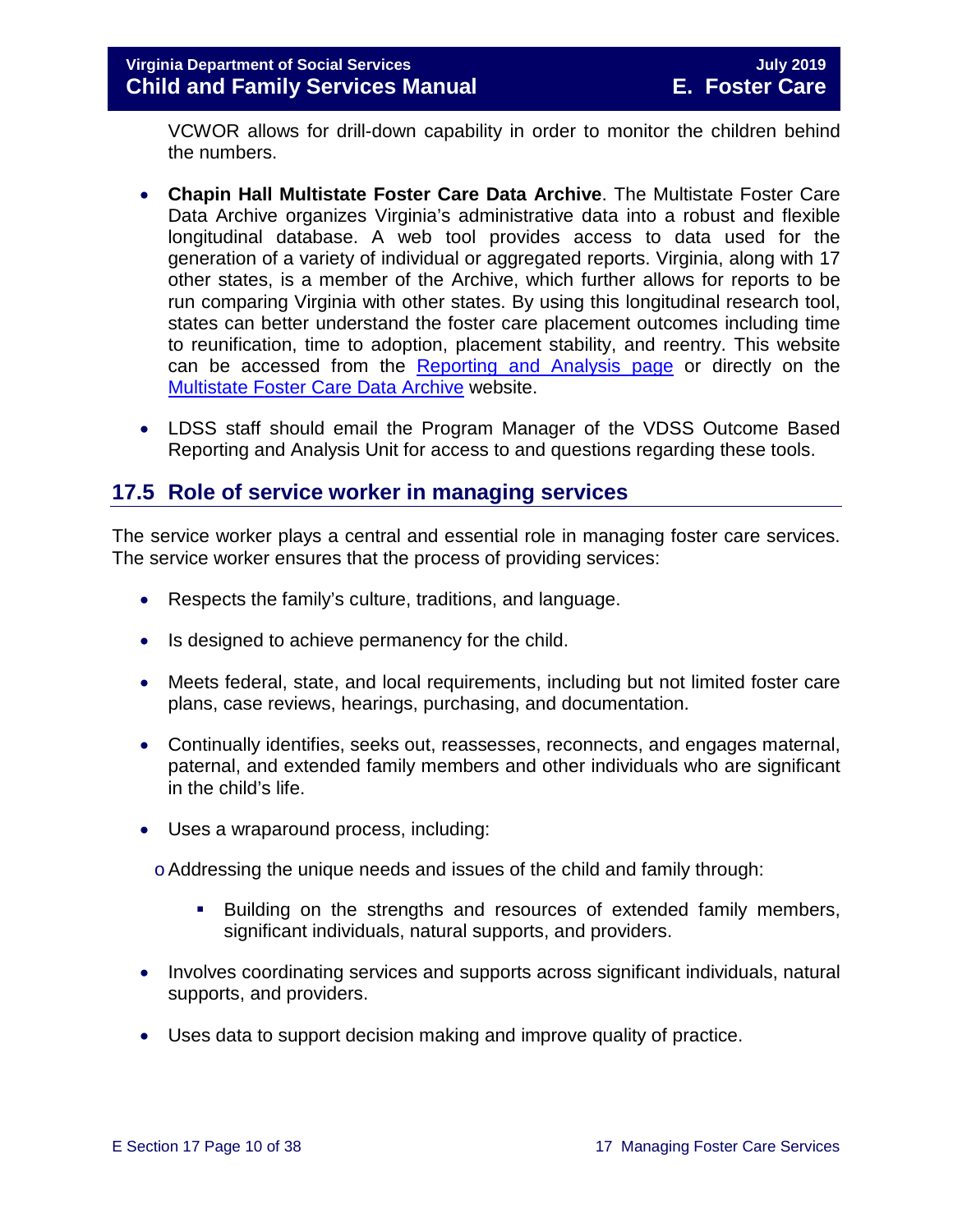- Involves consistent and regular communication with providers of direct services with the child and family to ensure consistent messages are being provided to the child, family, and providers.
- Is assessed regularly through frequent contacts with the child, family members, and service providers.
- Is flexible and responsive to meeting the changing needs, circumstances, and opportunities of the child, birth parents, and family members through eliminating, adjusting, and/or adding new services and supports as needed.
- Supports and builds the confidence of the child and family in their new or strengthened skills and resources.

## <span id="page-10-0"></span>*17.6 Caseload Standard*

*Virginia's General Assembly passed legislation in 2019 (*§ *[63.2-913.1\)](https://law.lis.virginia.gov/vacode/title63.2/chapter9/section63.2-913.1/) requiring VDSS to establish a caseload standard limiting the number of foster care cases that can be assigned to each service worker. The caseload standard must be reviewed and updated annually on the basis of time and work necessary to effectively manage each foster care case.* 

*Caseload size has a significant impact on achieving permanency. Not only do unmanageable caseloads impact the foster care cases directly, they also have significant secondary effects on worker retention and well-being.*

*The current caseload standard is 15 foster care cases maximum per foster care service worker. Each child in foster care is considered an individual foster care case.* 

## <span id="page-10-1"></span>**17.7 Reasonable efforts by LDSS**

Reasonable efforts shall consistently be made to achieve permanency for the child as quickly as possible. Services shall be provided to the child and all involved parties (e.g., birth parents, relatives, foster/adoptive parents, siblings, etc.) beginning at the initial contact with the child and family. When the goal is reunification, services to the birth parent or caretaker that begin prior to or at removal will ensure that the parent or caretaker has adequate time to remedy the conditions that brought the child into care.

Service workers shall document in the case file that reasonable efforts (e.g., assessment, service planning, and service provision) were made to prevent or eliminate the need to remove a child from his or her home and to reunify the family when temporary placement of the child occurs. Documented efforts shall include a diligent relative search and decisions made during Family Partnership Meetings (FPM) if such meetings were held (see [Section 2\)](https://fusion.dss.virginia.gov/Portals/%5bdfs%5d/Files/DFS%20Manuals/Foster%20Care%20Manuals/Foster%20Care%20Manual%2007-2019/section_2_engaging_the_child_family_and_significant_adults.pdf).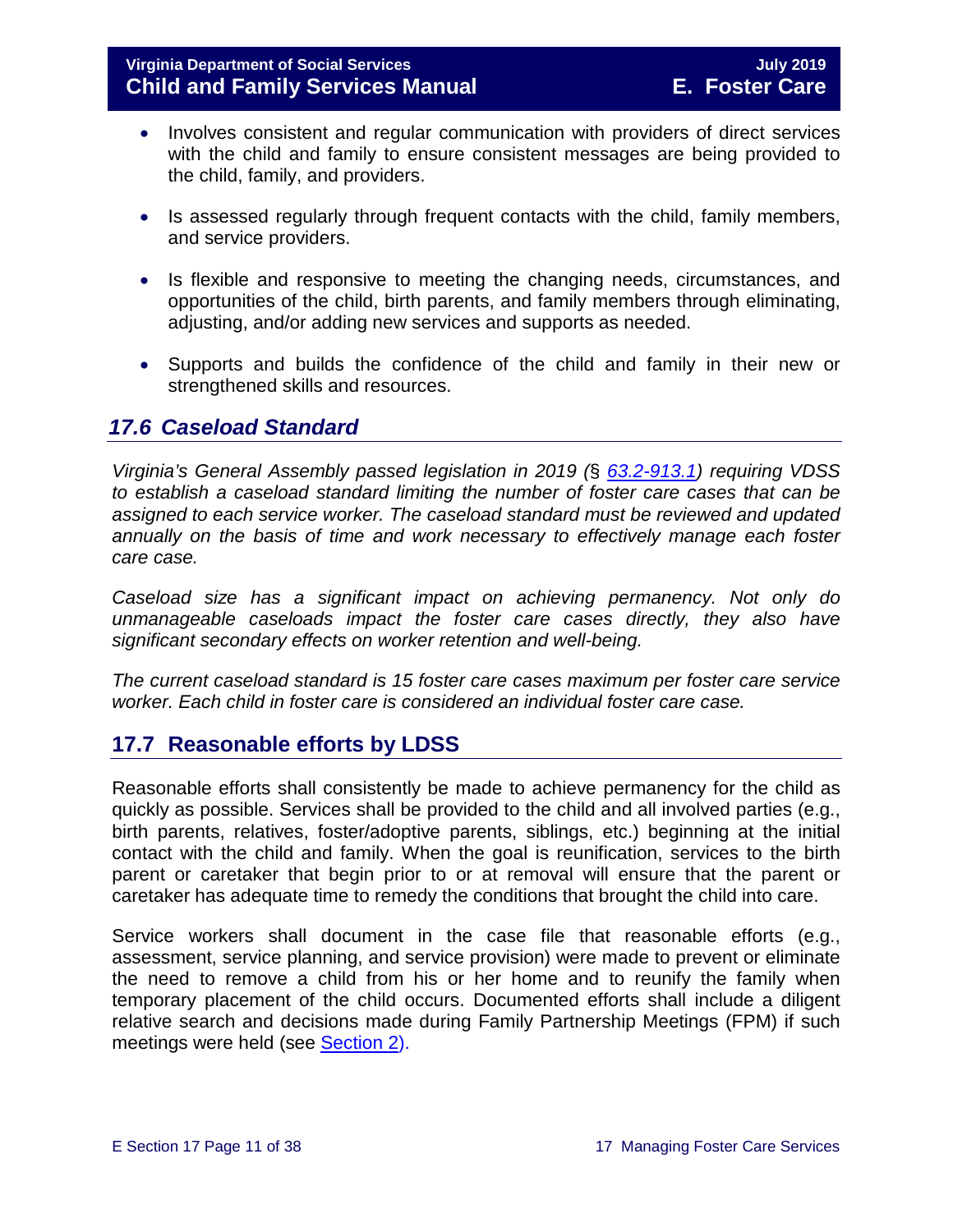## **Virginia Department of Social Services July 2019 Child and Family Services Manual E. Foster Care**

Once the decision is made that a child shall be placed outside the home, the service worker should begin planning for permanency and recommend the most appropriate placement resource that builds upon the strengths and addresses the needs of the child (see [Section 6\).](https://fusion.dss.virginia.gov/Portals/%5bdfs%5d/Files/DFS%20Manuals/Foster%20Care%20Manuals/Foster%20Care%20Manual%2007-2019/section_6_placement_to_achieve_permanency.pdf) Children placed with relatives or other appropriate caregivers should receive counseling and other specified supports to minimize the trauma of separation from their family.

All reasonable steps shall be taken to place siblings together (see Section 6.4). When the child is separated from siblings, the service worker shall provide for frequent and regular visits and communication between siblings (see Section 6.4.5). Other family members and significant individuals to the child should be encouraged to connect and maintain involvement with the child, consistent with the child's safety, best interests, and personal desires (see [Section](https://fusion.dss.virginia.gov/Portals/%5bdfs%5d/Files/DFS%20Manuals/Foster%20Care%20Manuals/Foster%20Care%20Manual%2007-2019/section_2_engaging_the_child_family_and_significant_adults.pdf#page=13) 2.6).

The child and family should be encouraged and supported in participating in a comprehensive assessment of their strengths and needs, including educational, developmental, health, dental, and mental/behavioral health assessments of the child (see [Section 5\)](https://fusion.dss.virginia.gov/Portals/%5bdfs%5d/Files/DFS%20Manuals/Foster%20Care%20Manuals/Foster%20Care%20Manual%2007-2019/section_5_conducting_child_and_family_assessment.pdf). The complement of services and supports required to achieve the child's permanency goal and to meet the unique needs of the child and family should be provided in a timely manner, based on their assessed needs and their individually tailored service plan. Children in placement who exhibit behavior or mental health conditions should receive appropriate therapeutic services to ameliorate those conditions, helping the child to be able to function at the highest possible level.

Managing foster care services involves more than identifying and managing the array of services and providers. It also involves critical services to assist and support the family through the changes that service intervention requires. Early efforts to provide coordinated services among courts and public and private child welfare professionals will facilitate improved outcomes.

## <span id="page-11-0"></span>**17.7.1 Monthly supervisory conference**

Supervisory conferences provide the service worker with the benefit of an additional perspective on all aspects of a foster care case. Supervisory conferences may be held more frequently than monthly based on the skill of the service worker and the dynamics of the case. Supervision consists of two parts: task supervision where the goal is completing critical elements of the case, and solution-focused supervision which uses coaching to improve skills in specific areas of practice. The coaching conversation using the [Practice Profiles](https://fusion.dss.virginia.gov/Portals/%5Bdfs%5D/Files/Children%27s%20Services%20Practice%20Model/Practice%20Profiles%20%26%20Coaching/VDSSFamServ_Practice_ProfilesV12016.pdf) can be integrated into any supervision session. Use either the [Critical Activities Wheel](https://fusion.dss.virginia.gov/Portals/%5Bdfs%5D/Files/Children%27s%20Services%20Practice%20Model/Practice%20Profiles%20%26%20Coaching/Critical_Activities_Wheel.pdf) or the [Practice Profiles Self-](https://fusion.dss.virginia.gov/Portals/%5Bdfs%5D/Files/Children%27s%20Services%20Practice%20Model/Practice%20Profiles%20%26%20Coaching/Practice_Profiles_Self-Assessmentv2.pdf)[Assessment](https://fusion.dss.virginia.gov/Portals/%5Bdfs%5D/Files/Children%27s%20Services%20Practice%20Model/Practice%20Profiles%20%26%20Coaching/Practice_Profiles_Self-Assessmentv2.pdf) to partner with the service worker to identify specific sub-skills in the Practice Profiles. The Supervisor uses the Practice Profiles to balance the quality of case practice with requirements in guidance. Supervisory conferences shall be documented under the "Contacts" section of OASIS. The purpose of the supervisory conference is to discuss:

• The parent's progress on the service plan.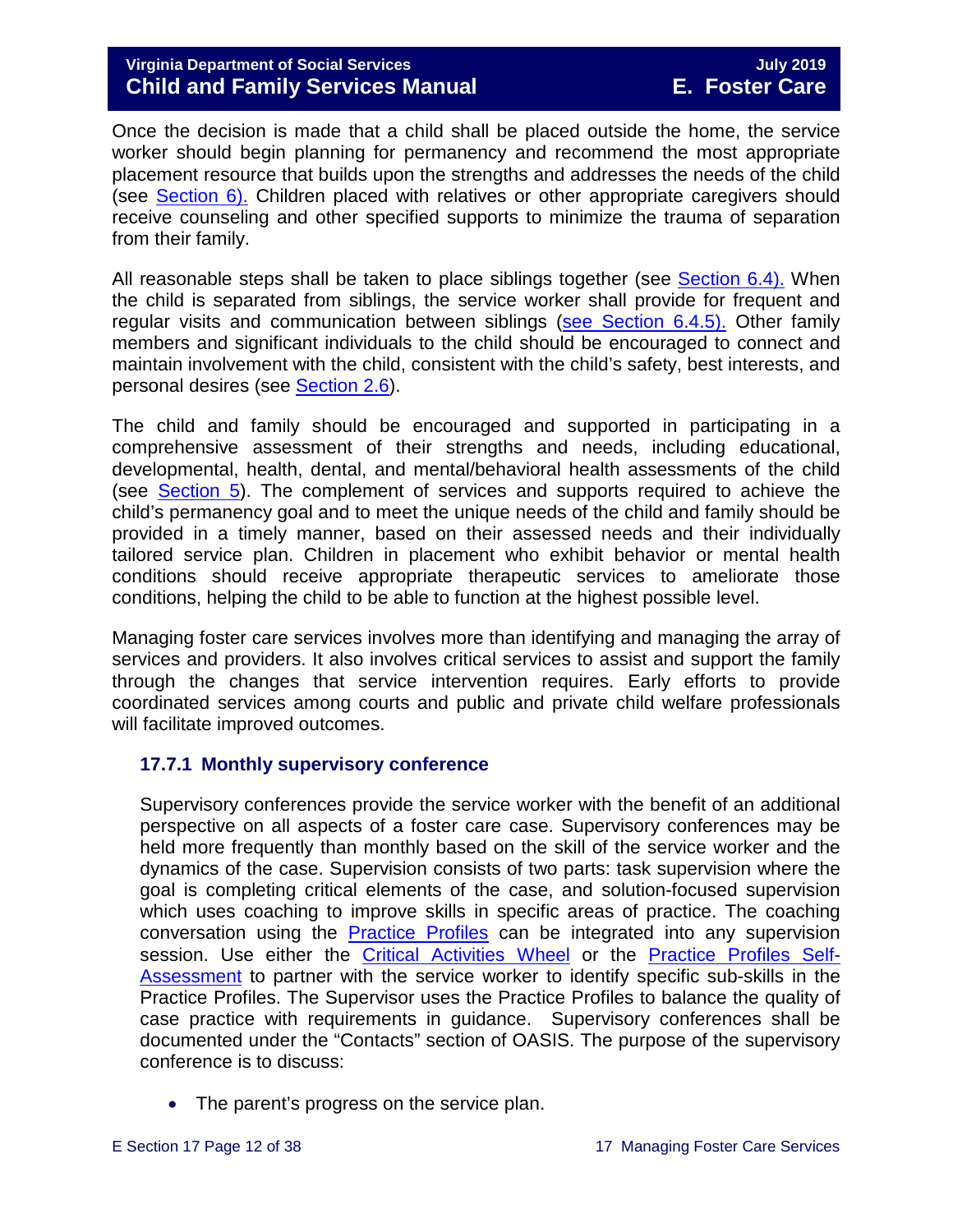- Dynamics including, but not limited to:
	- oAny clinical issues.
	- oThe child's well-being in placement.
	- oAdditional services needed by all individuals involved in the case.
	- o Changes to the service plan.
	- oPlans for achieving the permanency goal.
- Updates to the assessment regarding the family and the foster care. The family's potential for reunification.
- Whether services that have been provided by the LDSS are appropriate for supporting improvement or progress.

Critical decisions are made in consultation with the supervisor and should consider opinions and recommendations from the child, family, relatives, professionals, or others involved with the family. Decisions are to be documented in OASIS.

Although all decisions affecting children and families are important and should be discussed in supervision, the following decisions are identified as the most critical ones affecting children and families:

- Whether reunification remains a viable goal;
- The status of finding and involving any relatives in the plan for the child and family;
- When to begin trial visits;
- Whether to decrease or increase the frequency or the duration of parent and/or sibling visits with the child and whether the visits will be supervised;
- Whether to change a child's placement;
- Whether parental rights will be terminated and an alternate permanent home sought;
- Whether children will be placed apart from siblings who are also placed in substitute care; or
- Whether to petition the court to terminate LDSS custody.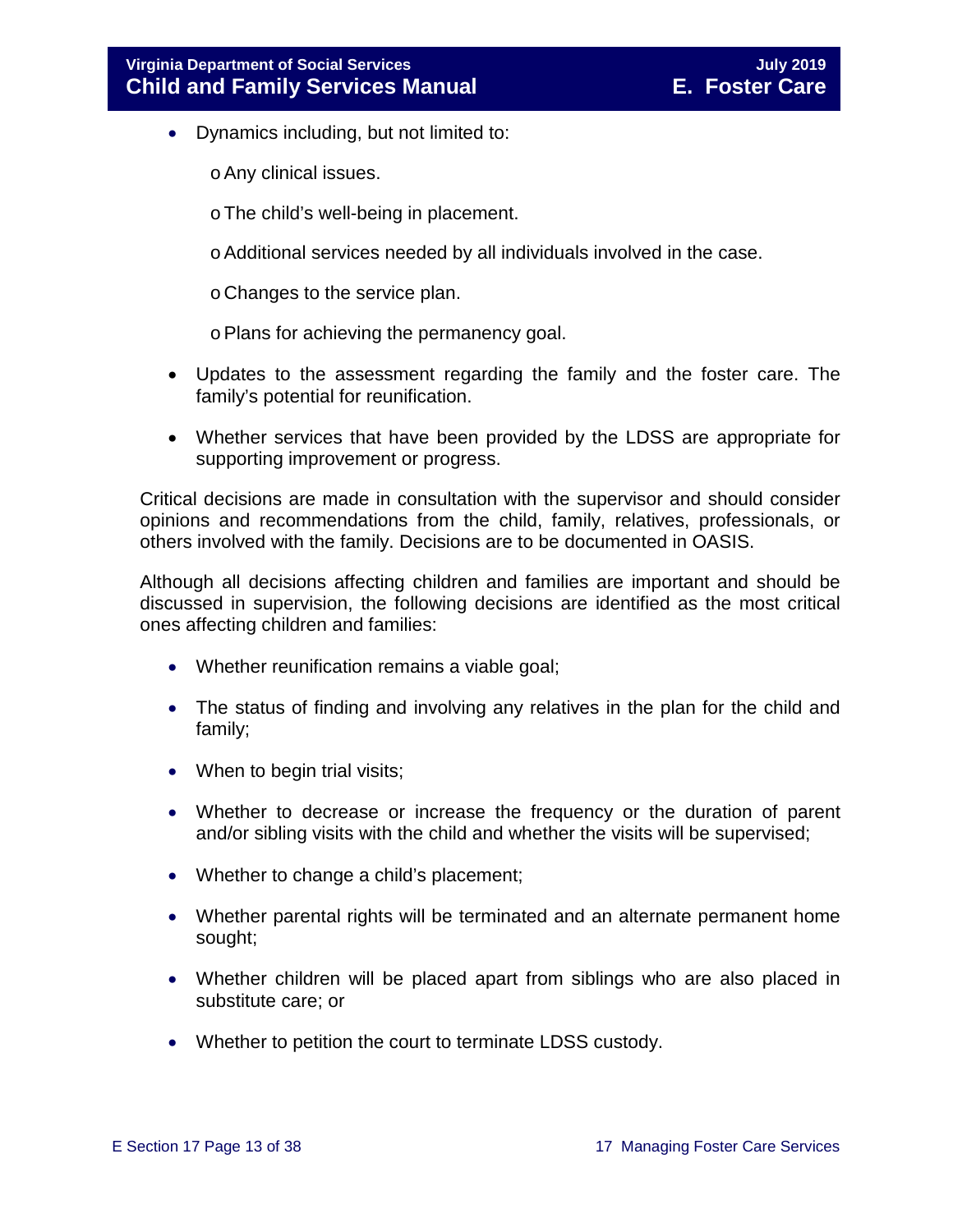## <span id="page-13-0"></span>**17.8 Ongoing visits with child**

## <span id="page-13-1"></span>**17.8.1 Purpose of visits**

Caseworker visits shall be well-planned and focused on issues pertinent and meaningful to case planning.

The focus of caseworker visits should be on the child's safety, well-being, and progress to permanency. Key elements to consider in the meaningfulness of such visits include:

- The stated purpose and function of the visit with goals and areas of exploration determined in advance of the visit.
- The child's age and developmental level and the best manner in which to communicate with the child.
- Who, in addition to the child, can provide information about the child and service plan goals and outcomes.
- The safety of the child's environment.
- Adequate time to discuss the child's, provider's, and family's case plan and the completion of actions necessary to support children and families in achieving the goals established in their plans. This includes a discussion of the performance by the LDSS in following through on assigned responsibilities.
- Examining changes in the child's, provider's, and family's circumstances on an ongoing basis.

See Home Visit [Guidance Tool](https://fusion.dss.virginia.gov/Portals/%5Bdfs%5D/Files/Foster%20Care/Job%20Aids%20%26%20Resources/Monthly%20Worker%20Visit%20Checklist.pdf) on the forms page in *Fusion*.

#### <span id="page-13-2"></span>**17.8.2 Approved caseworkers**

All children in foster care shall have a monthly face-to-face contact with an approved caseworker. The following individuals are considered approved caseworkers for the purpose of these contacts:

- The primary LDSS service worker.
- Other service workers (e.g., the supervisor, chief of services, LDSS director when appropriate) who attend case planning staffings for the child on an ongoing basis and are known by the child either through attendance at service planning meetings, family team meetings, or through other meetings, court, or administrative hearings or conferences.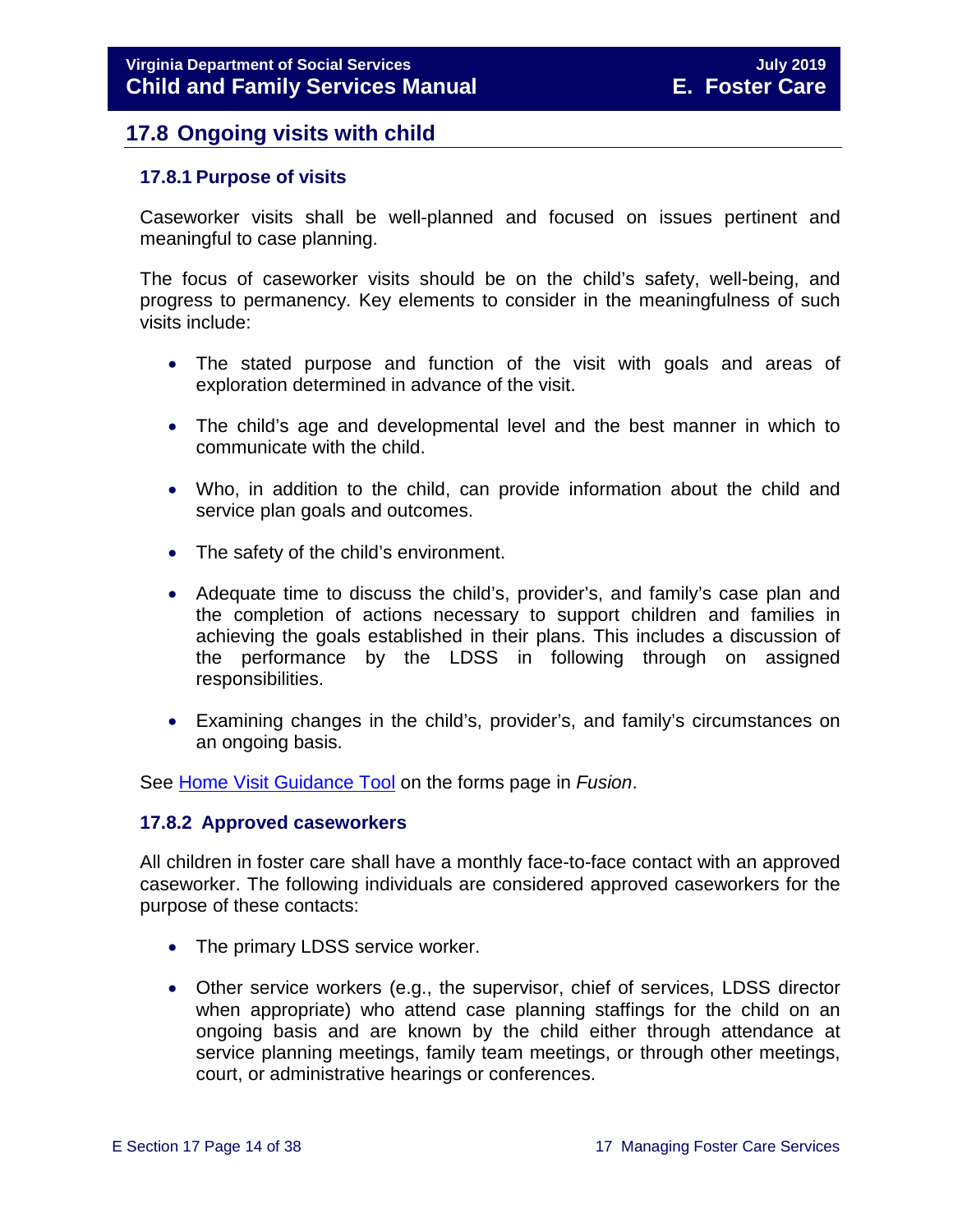- Case aides, volunteers, and Bachelor or Master's level student interns as long as they meet the criteria in the preceding bullet and are specifically assigned to provide ongoing assistance in a particular case.
- Children's Services Act (CSA) Coordinators may be considered caseworkers for the purpose of conducting face-to-face contacts.
- The workers in the agency in the receiving state authorized by the Interstate Compact to provide supervision for a child placed outside Virginia with relatives, in a foster home, or an adoptive home.

## <span id="page-14-0"></span>**17.8.3 Individuals not approved as caseworkers**

The following individuals may NOT be considered caseworkers for the purpose of conducting face-to-face contacts:

- Service workers who do not have the level of familiarity with the child and his plan for permanency as described above.
- Individuals (e.g., case aides, volunteers, student interns) providing general assistance (e.g., transporting clients, data entry, helping parents in job searches, assisting in preparing case materials for referral).
- Licensed Child Placing Agency or children's residential services staff.
- Court-Appointed Special Advocates.
- Other Family Assessment and Planning Team members.

## <span id="page-14-1"></span>**17.8.4 Frequency of visits**

## **17.8.4.1 In-state visits with child under age 18 and young adults over 18 in the Fostering Futures Program**

A caseworker shall have a monthly face-to-face visit with the child, including those youth in independent living arrangements, in the child's home or placement if the youth is under age 18. A caseworker shall also have a monthly face-to-face visit with the young adult who is over the age of 18 and in the Fostering Futures Program. When courtesy supervision is provided by another agency, that agency is responsible for the face-to-face visits.

## **17.8.4.2 Visits and contacts with youth 18-21 who turned 18 prior to July 1, 2016**

If the youth is age 18 and over, there shall be face-to-face visits between the youth and the LDSS caseworker preferably monthly but at least quarterly. At least once every three months the visit shall be in the residence of the child.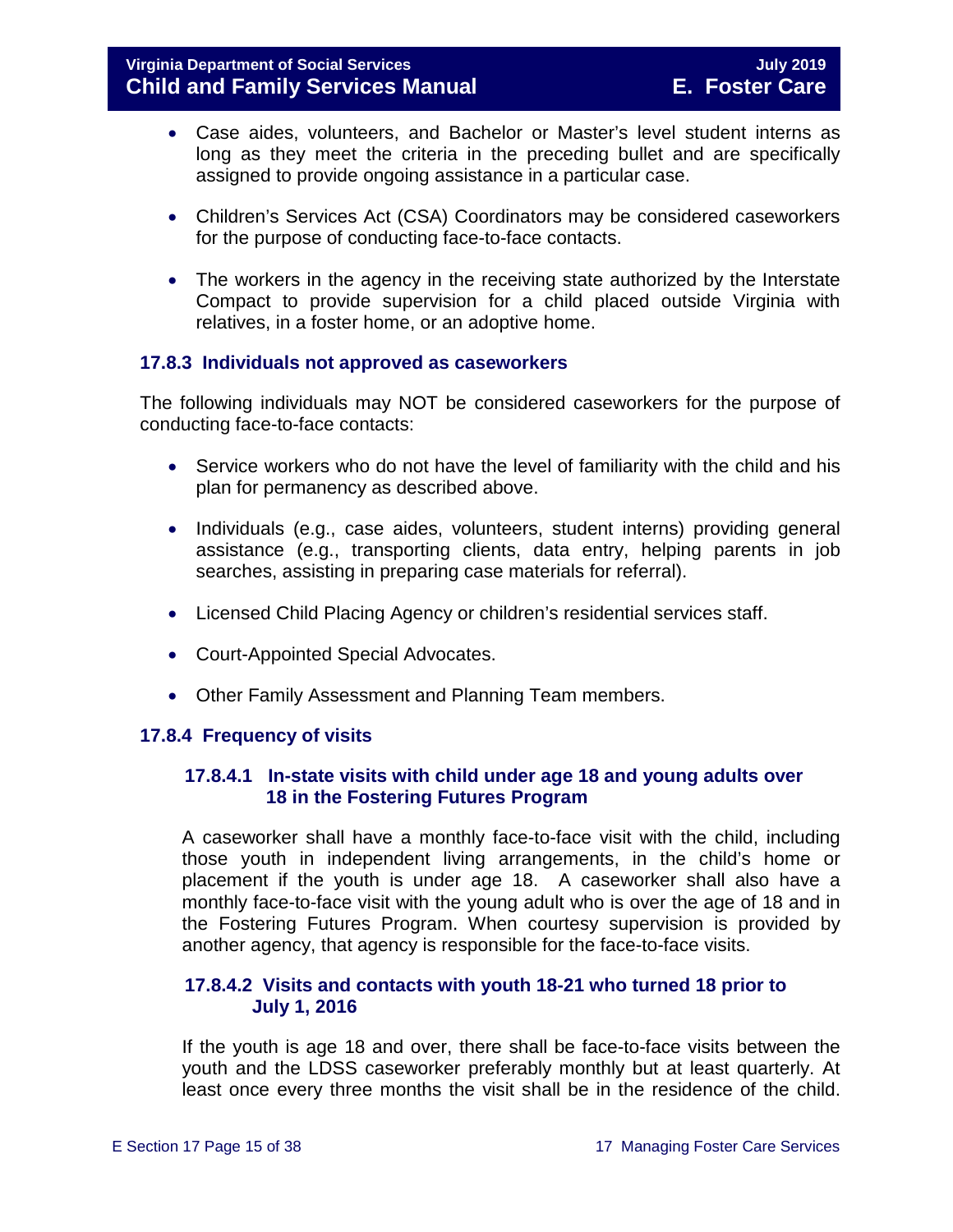The needs of the youth should determine the frequency of visits beyond the minimum requirements.

Some type of contact with the youth age 18 and over, such as a phone call or email, shall be made on a monthly basis.

### **17.8.4.3 Out-of-state visits**

A caseworker shall have a face-to-face visit with the child in an out-of-state placement at least monthly where more than half of the visits occur in the child's place of residence.

Ongoing visits with a child placed outside Virginia with relatives, in a foster home, or an adoptive home *will* be made by the agency in the receiving state authorized by the Interstate Compact to provide supervision. *Additional information regarding the placement of children outside Virginia is included in Sections 6.16.5 and 6.17.3.* 

Caseworker visits for children placed out-of-state must begin when the child is placed pursuant to the approval of the placement by the ICPC office in the receiving state. It is the responsibility of the sending state to provide the receiving state with the Form 100B, documenting the date of the child's placement with the approved resource. Supervision shall be initiated promptly upon the receiving state agency's receipt of the 100B. However, in accordance with **ICPC** Regulation NO. 11, the receiving state can and should begin supervision **prior to** the receipt of the 100B if the receiving state has been informed by other means that the child has been placed.

ICPC does not apply to young adults over the age of 18. Please see [section 14](https://fusion.dss.virginia.gov/Portals/%5bdfs%5d/Files/DFS%20Manuals/Foster%20Care%20Manuals/Foster%20Care%20Manual%2007-2019/Section_14_Fostering_Futures.pdf) for information regarding visitation with Fostering Futures participants who live out of state.

See ICPC policy governing supervision of youth in out-of-state placements (Vol. [VII, Section III, Chapter](https://fusion.dss.virginia.gov/Portals/%5Bdfs%5D/Files/ICPC%20and%20ICAMA/procedures.pdf) E).

#### <span id="page-15-0"></span>**17.8.5 Criteria constituting a monthly face-to-face contact**

Monthly face-to-face contacts shall:

• Occur within each and every calendar month. If a child is seen twice in one calendar month (e.g., July 1 and July 31), but not in another calendar month (e.g., August), the child is not considered to have been seen each and every calendar month. As a result, the child remains in the overall count of children who should be visited but since he was not seen each and every calendar month, all face-to-face contacts made with this child are omitted from the overall state percentage of visits.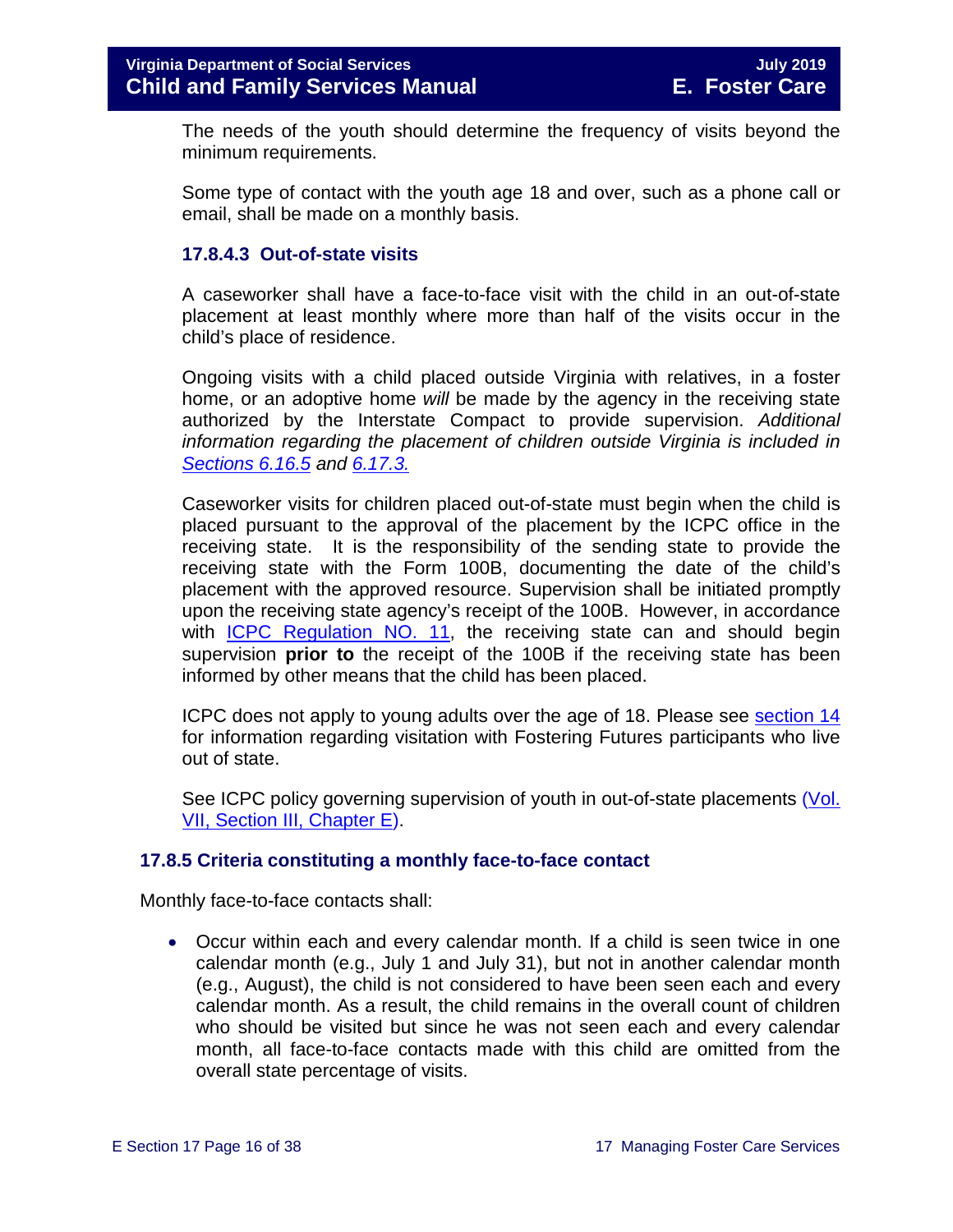- Be face-to-face. Only contacts made where the caseworker actually sees the child in person may be counted and visits shall be well-planned, focused, and meaningful.
- Occur in the child's place of residence more than 50 percent of the time. "Place of residence" means where the child is placed or is living and includes:
	- oFoster homes.
	- oGroup homes.
	- o Residential facilities.
	- oThe child's home when the child is on a trial home visit for the entire month.
	- o May include a medical or psychiatric hospital when the child remains in the placement and care of the LDSS.
- Include one-on-one time with the child. This provides the opportunity for the service worker to assess the child's safety, the opportunity for the child to share any concerns he may have, and for the child to be to provide input in his permanency plan.

## <span id="page-16-0"></span>**17.8.6 Visits with children in residential facilities**

Onsite monthly visits are required for children placed in residential facilities. When a child is placed out-of-state, arrangements may be made with a worker in the other state to conduct the visit. A worker shall have a face-to-face visit with the child, including those youth in independent living situations, at least monthly. Over half of the visits shall occur in the child's place of residence.

If there is suspicion of a licensing violation in any Virginia public or private facility serving children, hospital, treatment, or rehabilitation center, the appropriate licensing authority should be notified. Website locations for the licensing authorities in Virginia are listed below:

- [Virginia Department of Behavioral Health and Development Services'](http://www.dbhds.virginia.gov/professionals-and-service-providers/licensing)  [Licensed Provider Search.](http://www.dbhds.virginia.gov/professionals-and-service-providers/licensing)
- [Board of Juvenile Justice's List of Regulated Residential Programs.](http://www.djj.virginia.gov/pages/about-djj/djj-board.htm)
- [VDSS' Search for A Children's Residential Facility.](http://www.dss.virginia.gov/facility/search/crf.cgi)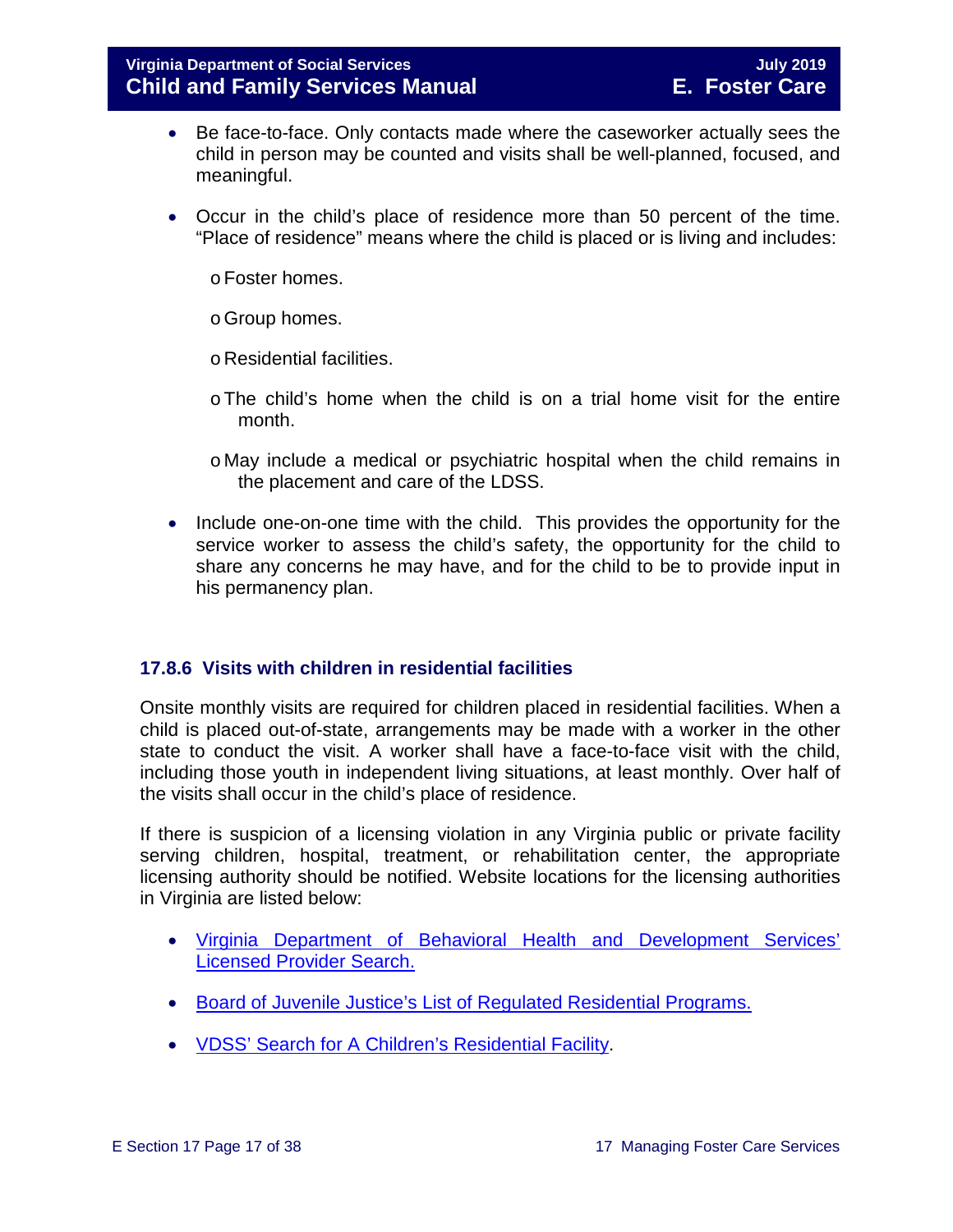If the agency is located outside of Virginia, the appropriate state's Child Abuse Hotline can be found by contacting the Childhelp National Child Abuse Hotline at 1- 800-4-A-CHILD.

If a situation in an in-state or out-of-state facility warrants a child protective service abuse and neglect complaint, the complaint should be filed through normal reporting channels.

## <span id="page-17-0"></span>**17.8.7 Recording caseworker contacts in OASIS**

Face-to-face contacts shall be entered into OASIS **immediately but no later than 30 days** following the contact. On the "Case/Collateral Contact Information" screen, service workers shall complete the following:

- In the "Type/Location" field, select the appropriate type of "Face-to-Face" contact that occurred. On the current OASIS Contact Types pick list, the following options are to be used:
	- o"Face-to-Face" (Child's Current Place of Residence) shall always be selected for all contacts that occur in the child's place of residence including the foster home, group home, residential facility, or independent living arrangement. No other selection from the pick list should be made if the contact occurred in the child's designated place of residence.
	- o"Face-to-Face" (Home) shall only be selected when the contact occurs in the child's home (i.e., the home where the child is to be reunified with the adults from whom he was removed) and only when the child is on a trial home visit.
	- o"Face-to-Face" (Court), "Face-to-Face" (DSS office), "Face-to-Face" (Child Care Provider), "Face-to-Face" (School) shall be selected when appropriate.
	- o"Face-to-Face" (Residential Facility) shall only be selected if the worker contact occurs with the child while the child is on a pre-placement visit to the residential or group home site.
	- o"Face-to-Face" (Other) should ONLY be selected when the place of the visit is not already included in the items noted above (e.g., contact at the Virginia Youth Advisory Council conference; contact at a friend's house).
- Complete the date and time of the contact.
- Under "Purpose," select "worker visit" along with any other pick list item that applies.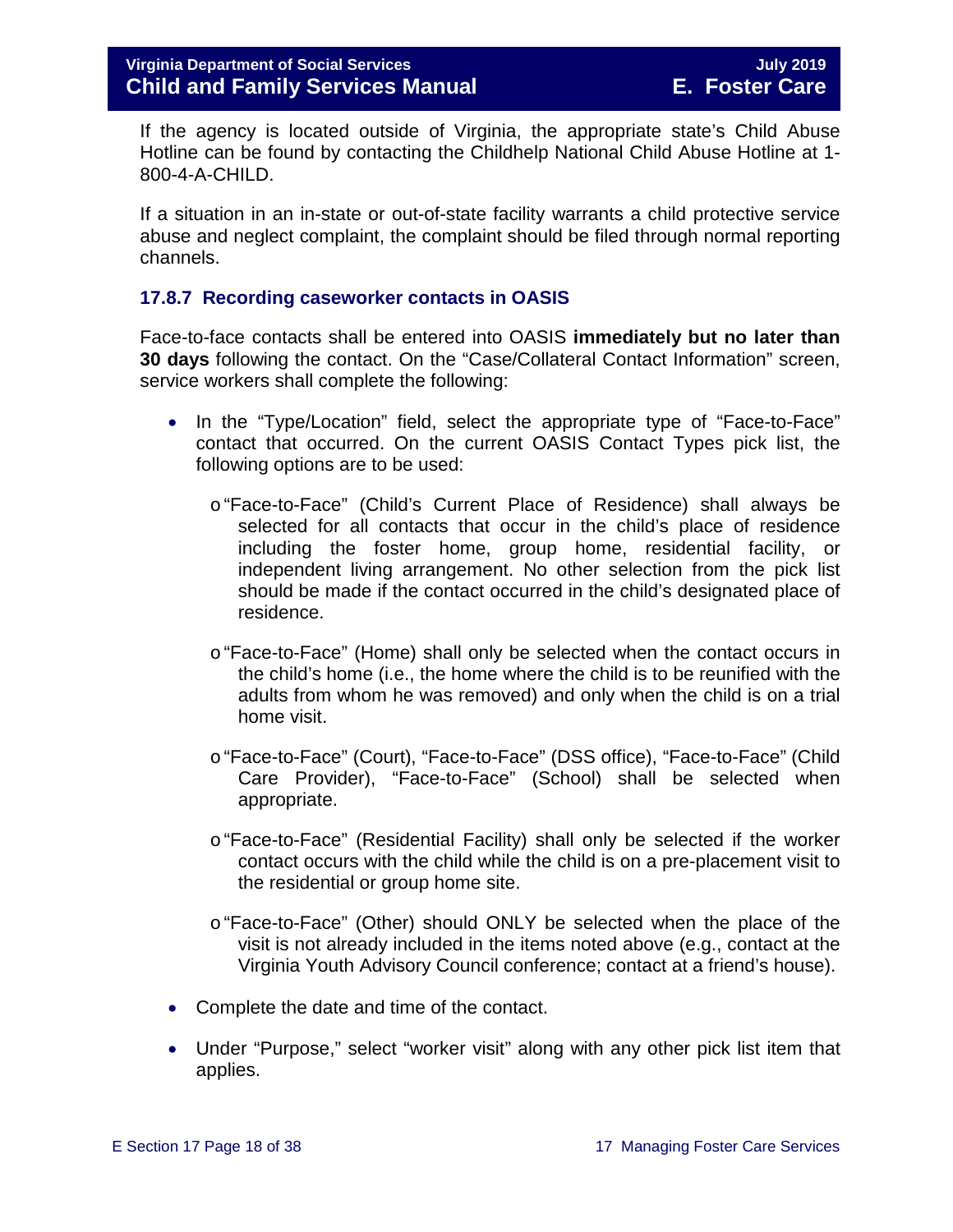• In the "Comments" text field, summarize the information necessary to communicate that the contact was meaningful. Information specific to the child's safety, well-being, and efforts to achieve permanency should be included in the comments section.

**Thirty days following implementation of the mobility application, the service worker will be required to enter and update all case narrative and data in OASIS within five (5) business days moving forward.** 

## <span id="page-18-0"></span>**17.9 Child Protective Services (CPS) reporting**

## <span id="page-18-1"></span>**17.9.1 Responsibility to report**

Any person employed in a LDSS who suspects a child has been abused or neglected in a foster care placement shall report the matter immediately to the LDSS where the child resides or the state's Child Protective Services hotline at 1-800-552- 7096 (§ [63.2-1509\)](http://law.lis.virginia.gov/vacode/63.2-1509/).

The Code of Virginia requires that any person 18 years of age or older associated with or employed by a public or private organization responsible for the care, custody or control of children shall be a mandated reporter of suspected child abuse or neglect. This includes all foster and adoptive, and respite families.

## <span id="page-18-2"></span>**17.9.2 Investigating the CPS report**

A CPS worker in the locality which assumes jurisdiction of a valid report shall be responsible for conducting the investigation. The foster care service worker shall cooperate with the CPS investigation and be kept informed and involved in any decision to remove the child. The LDSS holding custody or having placed the child, if different from the agency of the child's residence, shall be notified of the report of abuse or neglect.

## <span id="page-18-3"></span>**17.10 Working with birth parents**

The relationship and frequency of direct contact between the service worker and the family plays a critical role in achieving timely permanence for the child. Keeping the same service worker involved with the family over time, whenever possible, helps provide stability and continuity in services for the child and family.

Service workers should establish frequent and regular face-to-face contacts with birth parents to build a trusting relationship that can serve to facilitate progress and support of the parent in achieving the goals for the child and family. *For cases with the goal of reunification, the service worker shall have face-to-face contact with the birth parents or prior custodians a minimum of once every two months and at every critical decisionmaking point throughout the case (*§ *[63.2-906\)](https://law.lis.virginia.gov/vacode/title63.2/chapter9/section63.2-906/). Contact* should be no less than monthly. Telephone contacts, emails, and other forms of indirect contact also serve to strengthen the worker-parent relationship.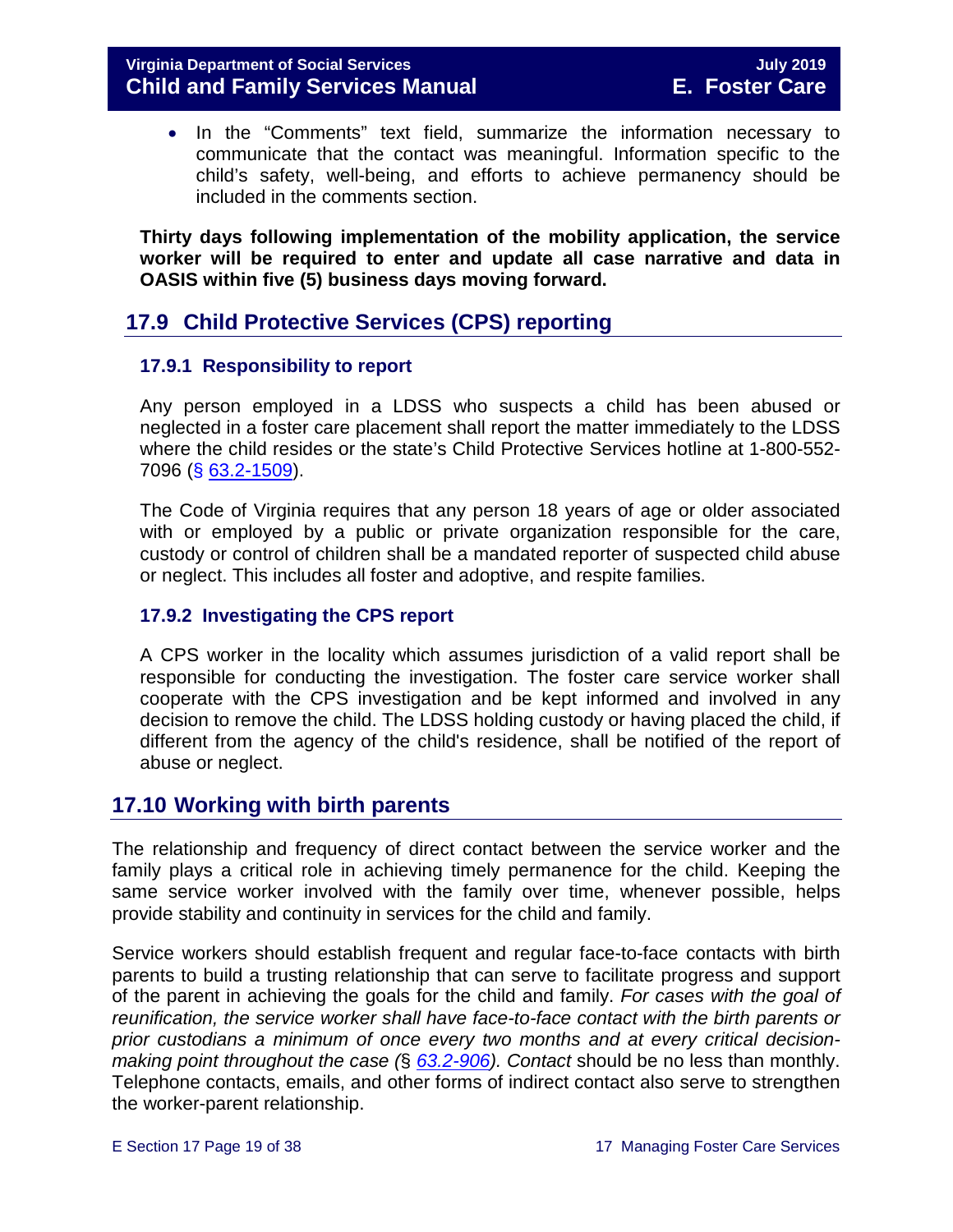These contacts afford an opportunity for the service worker to:

- Discuss the child and family's progress regarding the service plan goals.
- Discuss the parents' goals and plans for the child returning home.
- Address any barriers or challenges to reunification.
- Develop additional plans for how the parents will access and use other support systems once the child returns home.

## <span id="page-19-0"></span>**17.11 Working with foster parents and providers**

As team members, foster parents and providers:

- Should be contacted as often as needed but at least monthly.
- Shall participate in *meetings* related to service planning for a child in the home or placement.
- Shall be given all reasonably ascertainable background, medical, and psychological records of the child including information as to whether the child was the subject of an investigation as the perpetrator of sexual abuse  $(\S$  63.2-[900\)](https://law.lis.virginia.gov/vacode/title63.2/chapter9/section63.2-900/), and shall keep this information confidential. They shall be given the Foster Care Plan, including Part B, and educational and medical information about the child.
- Shall be asked to gather mementoes (report cards, pictures, awards, etc.) that will go with the child when he leaves or may be utilized in preparation of a life book. Life Books help children and youth develop and sustain a culturally sensitive, positive identity through identifying, maintaining, and building a history of memories and connections. All children and youth should have a life book that belongs to them and accompanies them through the course of their involvement in foster care. See [Section 9.5.3](https://fusion.dss.virginia.gov/Portals/%5bdfs%5d/Files/DFS%20Manuals/Foster%20Care%20Manuals/Foster%20Care%20Manual%2007-2019/section_9_achieving_permanency_goal_adoption.pdf#page=18) for information on life books, including best practice guidance on creating and maintaining life books.
- Shall be given notice, whenever possible, as specified in family foster care placement agreement, when a change in placement is to occur.

*As stated above, foster parents and providers shall participate in meetings related to service planning and be given notice, whenever possible, when a change in placement is to occur. As placement change is a critical decision point, the service worker is required to hold an FPM when a change in placement is planned (Section [2.9,](https://fusion.dss.virginia.gov/Portals/%5bdfs%5d/Files/DFS%20Manuals/Foster%20Care%20Manuals/Foster%20Care%20Manual%2007-2019/section_2_engaging_the_child_family_and_significant_adults.pdf#page=19) 6.5, and 6.10). The input and engagement of foster parents and providers in making placement decisions is vital to ensuring placement stability. When indicators of a possible placement disruption are observed, service workers should schedule*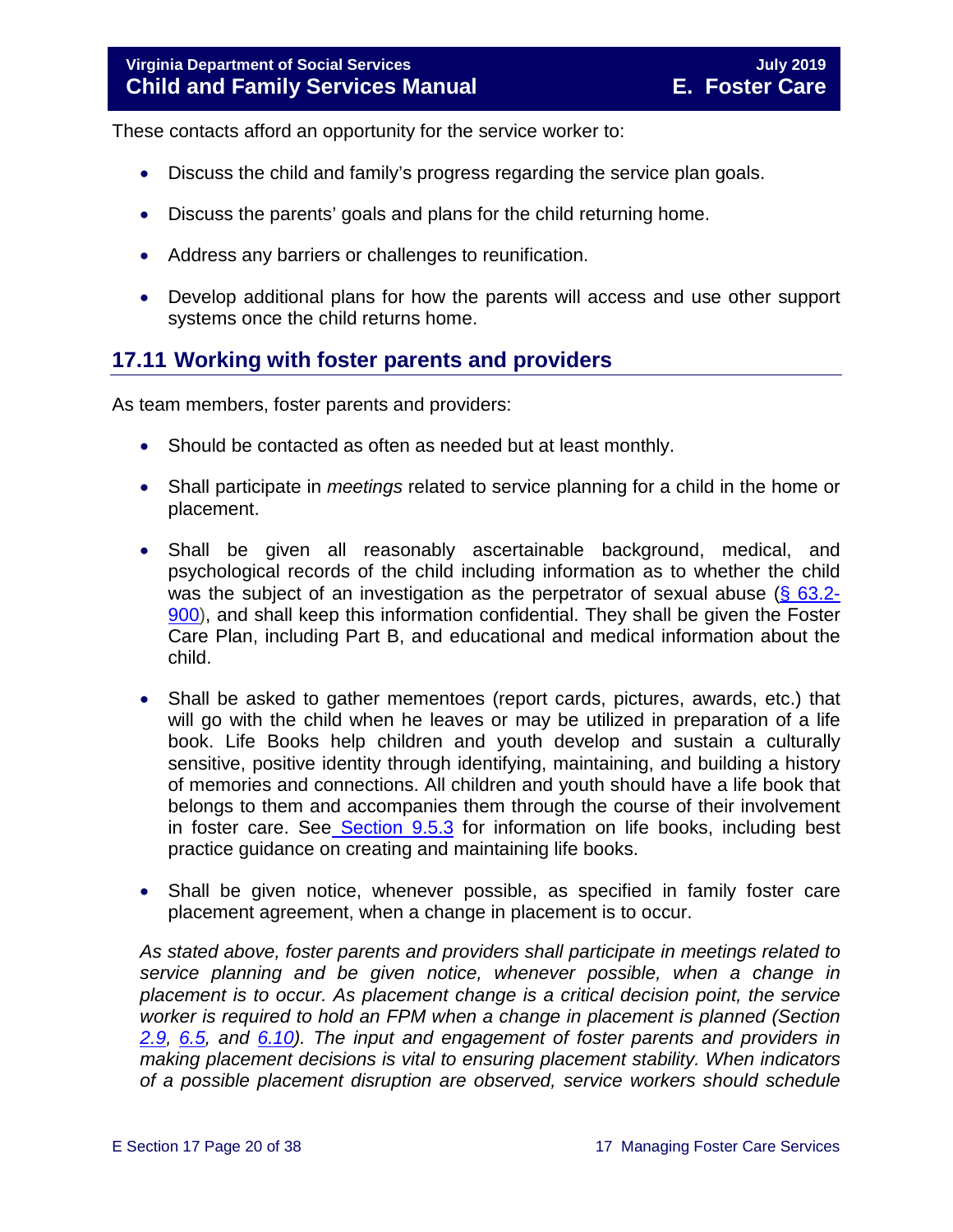*an FPM as quickly as possible to explore all possible options to support placement stability.*

## <span id="page-20-0"></span>*17.11.1 Foster Parent Dispute Resolution*

*Foster parents have a right to file a complaint regarding alleged violations of collaboration, communication, access, and transparency between the local boards and LCPAs and the foster parents.* 

*Prior to filing a formal complaint, the foster parent shall contact the service worker assigned to the foster home and provide a description of the alleged violation. For LDSS approved homes, this would be the family recruitment service worker assigned to the home. For LCPA approved homes, this would be the foster care service worker for the child in foster care. The service worker shall respond within five business days and explain any corrective action to be taken in response to the foster parent's complaint. If the foster parent and service worker are unable to informally resolve the complaint, the foster parent may file a written complaint through the dispute resolution process with the foster care supervisor or designee. The supervisor shall respond to the complaint within five business days with the findings regarding the alleged violation and any correction action that will be taken.* 

*If the foster parent disagrees with the supervisor's response, the foster parent may appeal the resolution to the local director by filing a written notice of appeal. The appeal shall include a description of the alleged violation, and a copy of the foster care supervisor's report. The director shall hold a meeting with all the parties within seven business days to determine the validity of the alleged violation and the appropriateness of the response from the service worker and supervisor. A summary of the meeting shall be documented by the service worker after approval by the foster care supervisor. The director shall issue written documentation of findings to all parties, and when applicable, recommendations for corrective actions.*

## <span id="page-20-1"></span>**17.12 Referring children to Family Assessment and Planning Team (FAPT)**

When serving as case manager for a FAPT case, the service worker is responsible for:

- Providing information to the FAPT to be used in updating and revising the Individual Family Service Plan (IFSP) and/or the Foster Care Plan.
- Notifying the child, birth parent(s), family members, and foster parents in advance of the location and time for all FAPT meetings, as appropriate.
- Engaging the child, family, and foster and adoptive parents in the FAPT process to help assess, plan, and implement services. These individuals have the right and should be encouraged and supported to either speak at the meetings or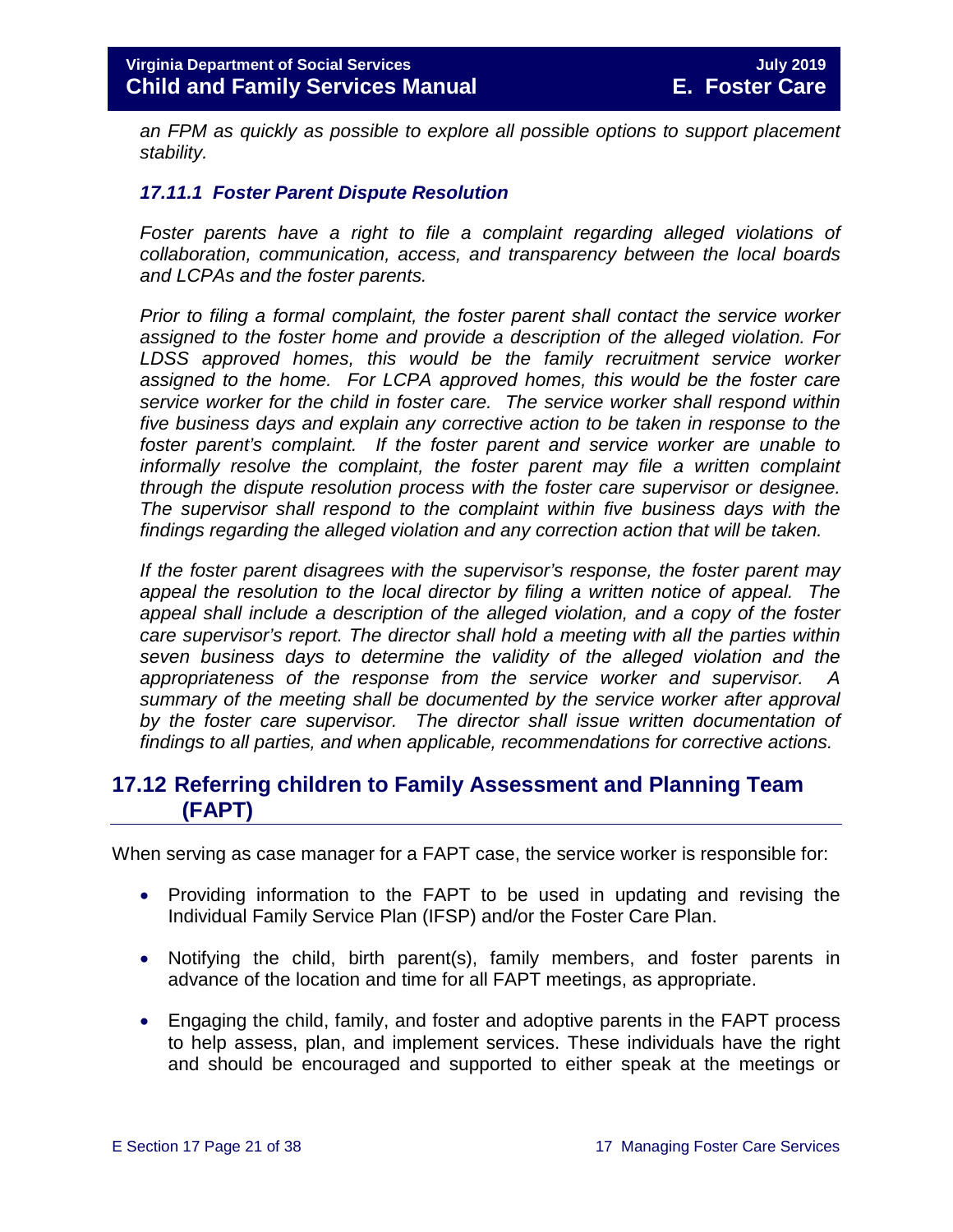submit written recommendations. The FAPT shall consider their opinions in developing the service plan.

- Participating in all FAPT reviews, and encouraging the parent(s) to participate in FAPT reviews.
- Complying with local and state CSA policies and procedures.

## <span id="page-21-0"></span>**17.13 Missing children or youth from foster care**

Child welfare is charged with ensuring that children exit foster care to a safe, permanent family. This charge is supported by an agency's capacity to manage instances in which children and youth in the agency's custody may be missing or runaway from a foster care placement. Missing foster care children/youth may be defined as those who have either left voluntarily (runaways) or involuntary (abduction or lost), and cannot be accounted for by the agency responsible for their care and placement.

Each LDSS should have a plan specific to their community and in collaboration with local law enforcement utilizing the recommendations in this section. (See the [National](http://www.missingkids.com/MissingChild)  [Center for Missing and Exploited Children](http://www.missingkids.com/MissingChild) and its [checklist](http://www.missingkids.com/content/dam/missingkids/pdfs/publications/nc198.pdf) of actions to take in the initial stages of a missing child or youth.)

All activities undertaken to locate children and youth missing from foster care should be clearly and completely documented in OASIS.

## <span id="page-21-1"></span>**17.13.1 Notification to law enforcement and the National Center for Missing and Exploited Children**

The LDSS shall provide immediate verbal notification to the appropriate local law enforcement agency and National Center for Missing and Exploited Children (NCMEC) within 24 hours upon receiving information on any child that is missing or who is running from care. The LDSS should follow up by sending subsequent written notification within 48 hours or as required by law enforcement protocol. The LDSS should ask law enforcement to enter information about the child into the FBI's National Crime Information Center (NCIC) database which includes information on missing persons.

Once a report is filed with law enforcement, the LDSS shall contact the NCMEC at 1- 800-843-5678. NCMEC can only accept reports from the legal guardian. See [section](#page-21-0)  [17.13](#page-21-0) for additional information regarding required activities during the initial stages of a missing child or youth.

Information to be shared with law enforcement and the NCMEC (as appropriate) includes:

• Biographical information and photographs.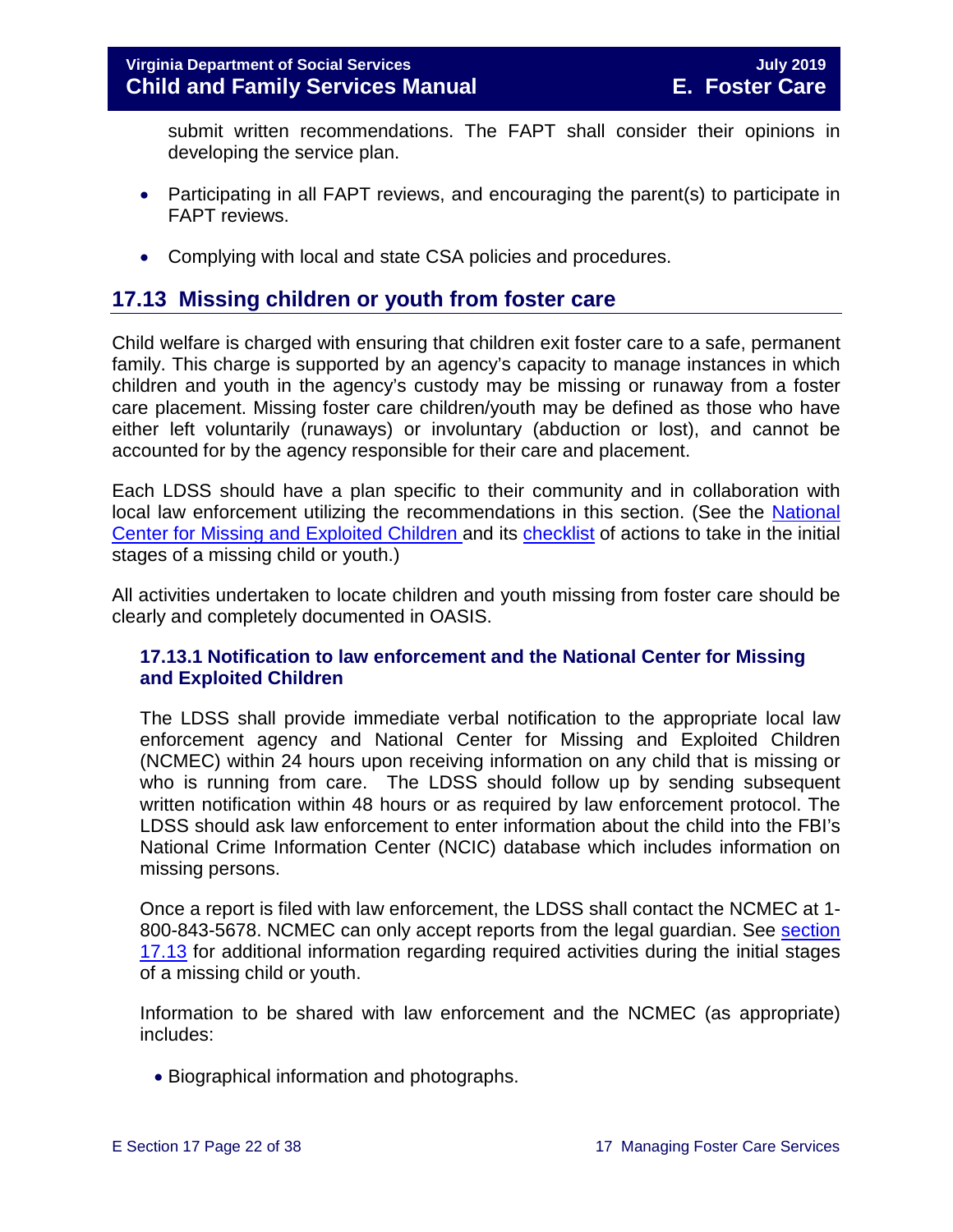- Names and addresses of friends, relatives, present and former foster parents and placement staff, and acquaintances.
- Suspected destinations.
- Prior disappearances and outcome.

Other information regarding special circumstances that should be highlighted in communications with law enforcement officials may include, but are not limited to:

- Child younger than 13 years of age.
- Child or youth intellectually disabled.
- Child or youth that is drug dependent, including prescribed medication and/or illegal substances and if the dependency is life-threatening.
- Child or youth missing more than 24 hours before being reported to law enforcement.
- Child or youth believed to be in a life-threatening situation.
- Child or youth believed to be in the company of adults who may endanger his safety.
- Other circumstances involved in the disappearance that would cause a reasonable person to conclude that the child or youth may be considered "at imminent risk".

If the worker believes that a child or youth has unwillingly left the foster care placement or has been removed by an unauthorized person, the worker should request that the child be placed on the Amber Alert System when making the report to law enforcement. The local law enforcement officials will determine if Amber Alert criteria are met and will activate the network when appropriate.

#### <span id="page-22-0"></span>**17.13.2 Notification to other key partners**

When a child or youth has runaway or is discovered to be missing from the foster care placement and the child or youth's whereabouts are unknown, the service worker should provide:

- Immediate verbal notification to:
	- o The parents unless the parents cannot be found or have had their parental rights terminated.
	- o The child's or youth's guardian ad litem (GAL).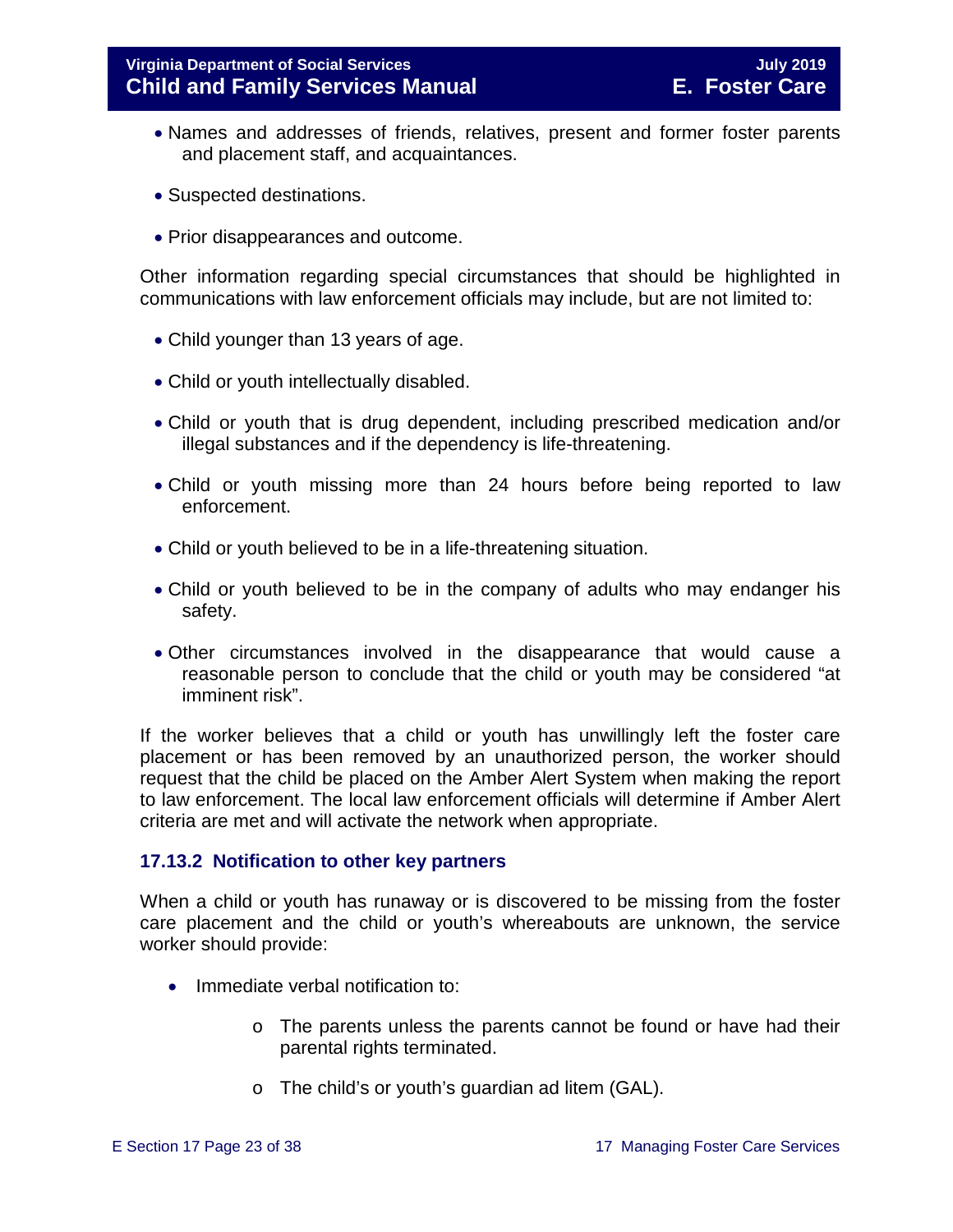- Notification within 24 hours, or as soon as possible, of the disappearance to:
	- o Family members.
	- o Service providers.
	- o Other appropriate persons.

The service worker should discuss with all parties the collaborative efforts they can all take to locate the child or youth.

## <span id="page-23-0"></span>**17.13.3 Continued efforts to locate**

The service worker shall continue to make efforts to locate the child or youth each month that the child or youth remains missing or on runaway status. See the [NCMEC](http://www.missingkids.com/MissingChild) and its [checklist](http://www.missingkids.com/content/dam/missingkids/pdfs/publications/nc198.pdf) of actions to take in the initial stages of a missing child or youth. Youth usually run from or to something. Data shows most youth run to friends, family, or the streets. It is very important to know who and how to contact their friends or family. It is also very important to be aware of the youth's hangouts and activities.

Efforts to locate the child or youth shall include, but are not limited to, contacting:

- Law enforcement.
- Birth parents, family members, and relatives.
- Former caregivers.
- Other agencies that may be providing services.
- The [National Center for Missing and Exploited Children](http://www.missingkids.com/MissingChild) at 1-800-843-5678.

Efforts should also be made to track the child or youth's activities via Facebook or other social media sites. It will be necessary to work with the police or the National Center for Missing and Exploited Children to obtain access to restricted pages.

The case of a missing child or youth should be staffed on a quarterly basis with a supervisor to ensure that efforts made to locate the child or youth have been sufficient and no other actions are needed.

When information regarding the possible location of a missing child or youth is received, the service worker should staff immediately with a supervisor to assess the most appropriate course of action to secure the child's safety.

All activities taken to locate children and youth missing from foster care should be clearly and completely documented in OASIS.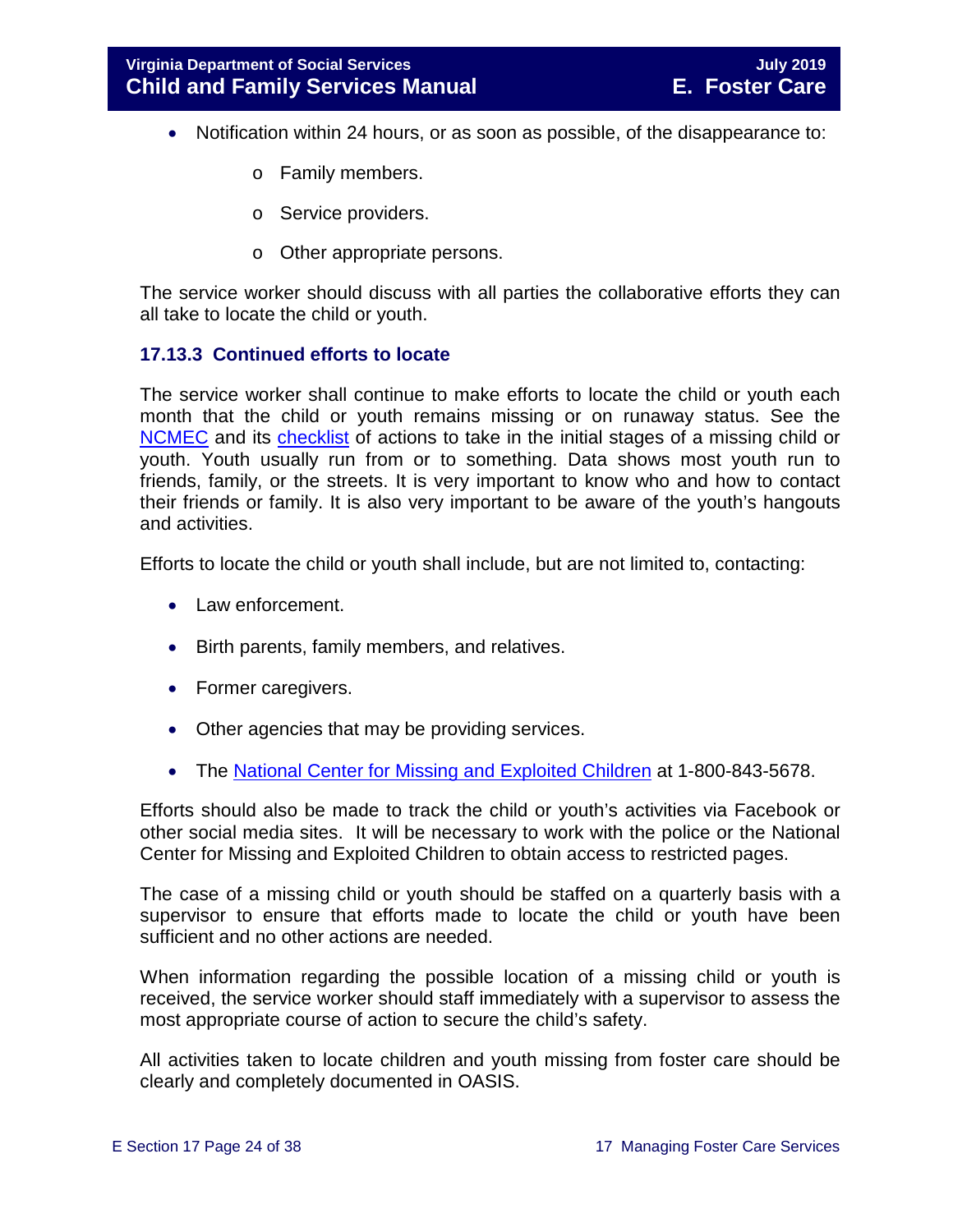## <span id="page-24-0"></span>**17.13.4 When missing child or youth returns**

When the child returns to the foster care placement after being reported to law enforcement as a runaway or missing person, the service worker should ensure that appropriate law enforcement are notified immediately, but no later than 24 hours after the service worker was notified, of the child or youth's return. When the child or youth had been placed on the Amber Alert system, the service should notify law enforcement within one hour of the child or youth's return, consistent with the protocol established by local law enforcement.

Parents and the GAL should be notified as soon as possible after the service worker has been notified of the child's return.

Other parties notified of the runaway or missing status of the child should be notified of the child or youth's return within 24 hours but no later than 48 hours of the child or youth's return.

#### <span id="page-24-1"></span>**17.13.5 Discussing run away episode with child or youth**

Engaging the youth is essential when they return. It is important for the youth to feel welcome, supported, and cared about. Their immediate needs should be met. The worker should always talk to a youth about a run episode. The main focus of the discussion is to determine if the youth is okay and to gather enough information to develop a plan to help the youth not to want to run in the future. Remember to focus on a solution and be nurturing. The information obtained in this process may prevent a future run and help the service worker develop targeted information.

Some questions to ask may include:

- Are you ok?
- Do you need any supports, services, medical attention?
- What do you need right now to feel safe?
- Is there anything I can do to make it easier to stay?
- Was there anything that would have changed your mind to keep from running?
- What did you hope to happen when you left?
- Did you have a plan on how to take care of yourself and did it work out?

 $\circ$  This question may help lead to where they ran to, what they did, who they contacted, and what happened to them on the run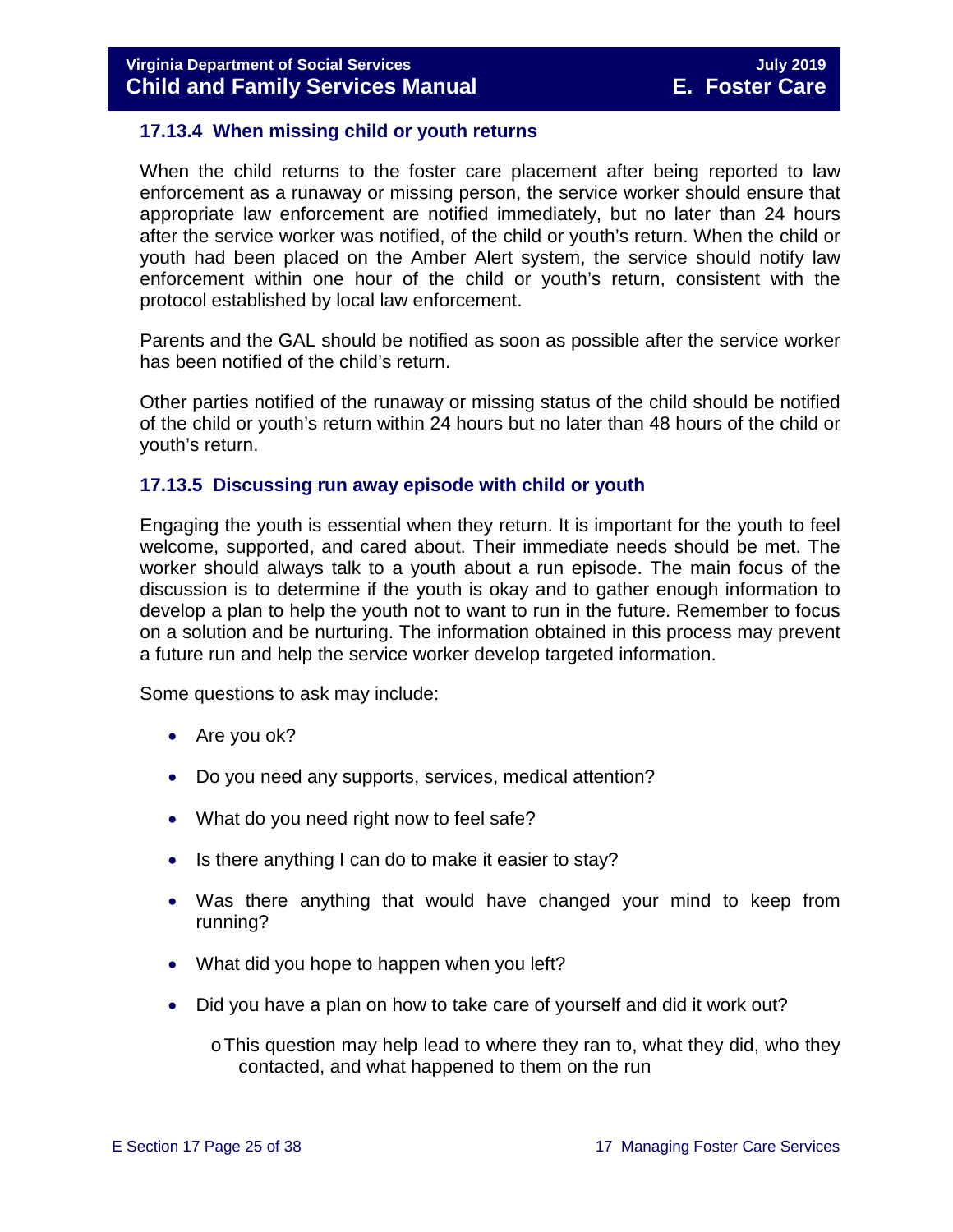- What made you decide to return?
- What are your plans for the future?
- What do you want to see happen in the next 3 months?

Note: If a youth runs to see biological family, assess current safety issues, and consider placement with family or increase family visits.

The Preventing Sex Trafficking and Strengthening Families Act [\(P.L. 113-183\)](https://www.congress.gov/113/plaws/publ183/PLAW-113publ183.pdf) also requires that the child be screened to determine if he/she is a possible victim of sex trafficking. See [Section 12.5.1](https://fusion.dss.virginia.gov/Portals/%5bdfs%5d/Files/DFS%20Manuals/Foster%20Care%20Manuals/Foster%20Care%20Manual%2007-2019/section_12_identifying_services_to_be_provided.pdf#page=10) for additional information on resources and tools to be used when screening a child for sex trafficking. Additionally, LDSS shall report within 24 hours to law enforcement after receiving information on a child or youth who has been identified as being a sex trafficking victim.

#### <span id="page-25-0"></span>**17.13.6 Documentation**

The LDSS shall clearly and completely document all activities taken to locate children and youth missing from foster care in OASIS. The service worker shall also document in OASIS whether the youth is a known victim of sex trafficking either prior to or while in foster care. Documentation shall include:

- Efforts made to locate the child or youth, as well as any tasks or actions assigned through case staffing with the supervisor.
- All continuing efforts to locate the child in collaboration with law enforcement, family members, GAL, [NCMEC,](http://www.missingkids.com/MissingChild) and other appropriate persons.
- Efforts made to persuade the youth to return to foster care, if a youth is located and refuses to return.
- Discussions with the child or youth after a return to care so that this information may be used to prevent another run episode.
- Indication as to whether the youth is a known victim of sex trafficking prior to or while in foster care.

#### <span id="page-25-1"></span>**17.12.7 Resources**

• The **National Runaway Safeline** (formerly known as the National Runaway Switchboard) was established in 1971 and serves as the federally designated national communication system for runaway and homeless youth. Services are provided through funding from the Family and Youth Services Bureau in the Administration for Children and Families, U.S. Department of Health and Human Services and private funders.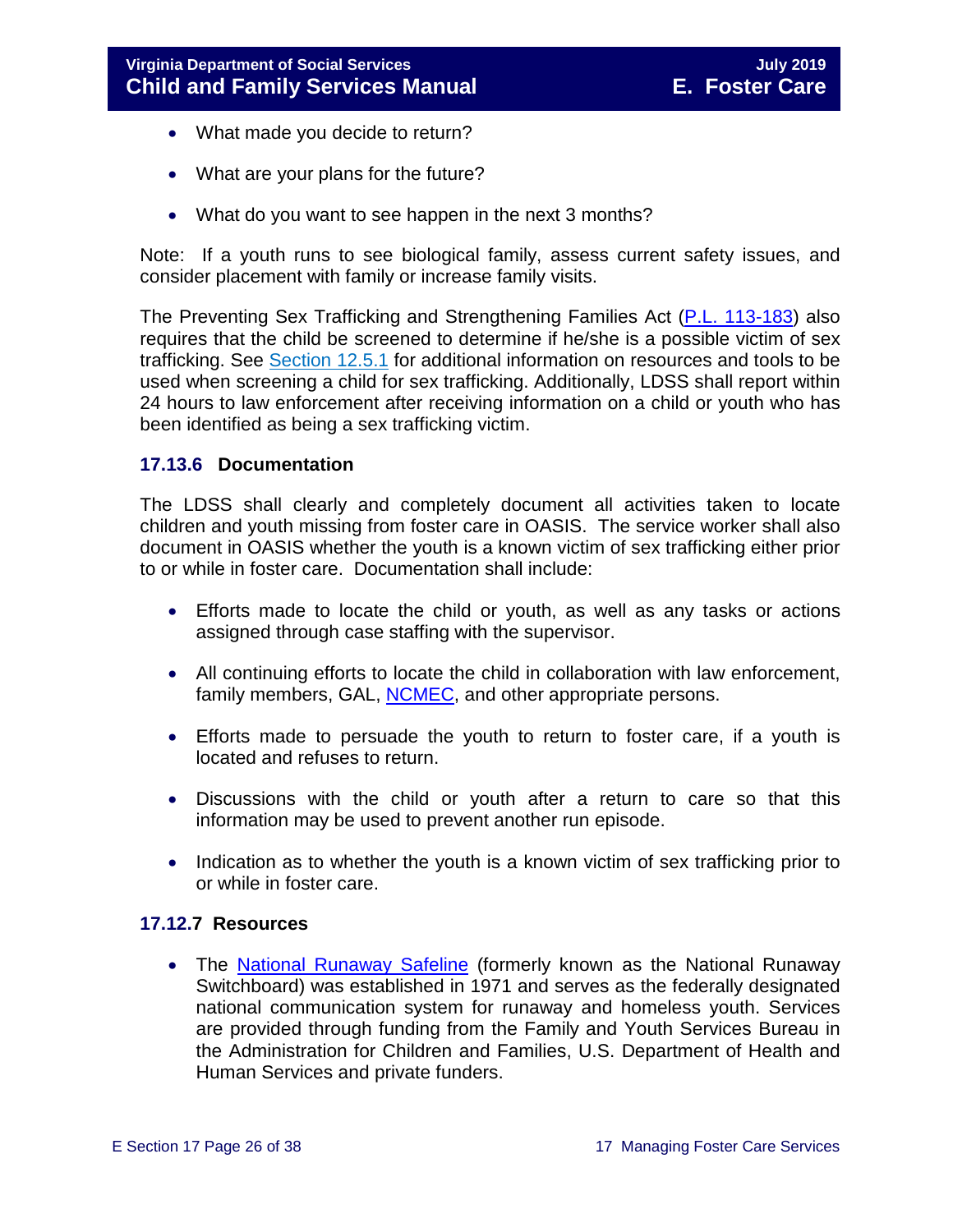Services offered by NRS include:

- o1-800-RUNAWAY crisis hotline is available 24-hours a day throughout the United States and its territories, including Puerto Rico, the U.S. Virgin Islands, and Guam.
- $\circ$  Information and Referrals which is a database of more than 13,000 youth and family resources such as counseling, shelter services, and alcohol/drug services.
- o Conference calls assisting the youth in contacting family or services.
- o Message services for youth who want to relay messages to parent/guardians or the parent/guardian may leave messages for the youth.
- oLet's Talk: a free runaway prevention curriculum for teenagers, families and those that support them.
- o Home Free: a service in partnership with Greyhound Lines, Inc. to help reunite runaway youth with family or guardians by providing a free bus ticket home.
- The [National Center for Missing and Exploited Children](http://www.missingkids.com/MissingChild) (NCMEC) offers multiple resources, such as:
	- oTaking reports of missing children who have run away.
	- o [Checklist](http://www.missingkids.com/content/dam/missingkids/pdfs/publications/nc198.pdf) of actions to take in the initial stages of a missing child.
	- o Case management teams within the Critical and Runaway Unit that provide technical assistance to law enforcement and support the runaway's family. They will coordinate the creation and dissemination of posters to help generate leads. Information about the child must be entered in the FBI's National Crime Information Center to create a poster.
	- oLegal resources for runaway children.
	- oAppropriate referrals for families in crisis and needing emotional support to NCMEC's Family Advocacy Division and/or Team HOPE.
- [Virginia's Missing Children Clearinghouse](http://www.vsp.state.va.us/CJIS_VMEC.shtm) is administered through the Virginia Department of State Police. The Clearinghouse:
	- oLinks to all Virginia law enforcement agencies through the Virginia Criminal Information Network, the FBI, all U.S. police agencies through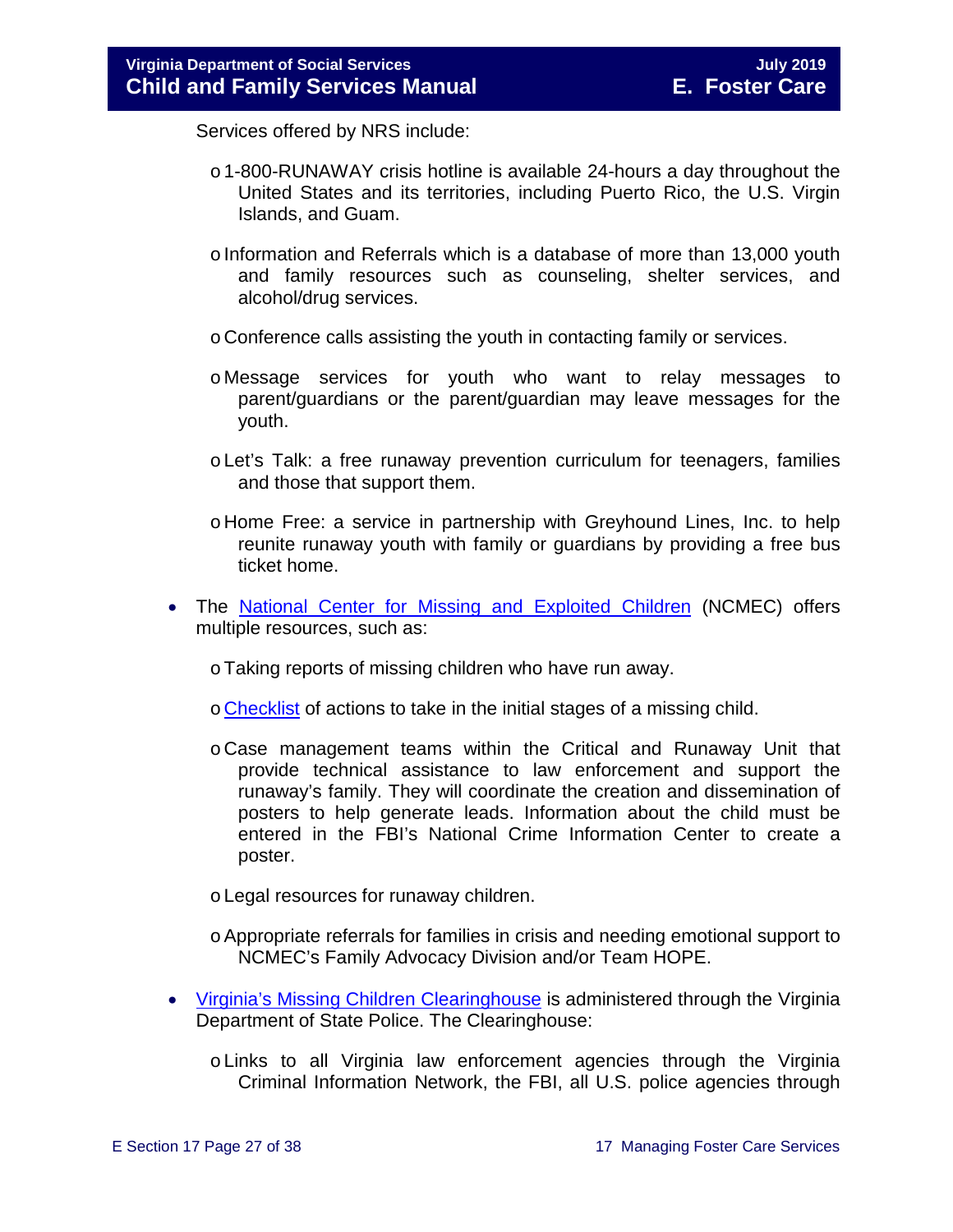the National Crime Information Center, and all children's clearinghouses through computer hookups with NCMEC.

- o Helps coordinate efforts between local, state, and federal agencies in recovering missing children.
- oProvides tips on handling specific situations.

[Shared Hope International](http://sharedhope.org/what-we-do/) addresses human trafficking, including the foster care population

## <span id="page-27-0"></span>**17.14 Working with Lesbian, Gay, Bi-sexual, Transgender, Questioning (LGBTQ) youth in foster care**

According to the Williams Institute, approximately 7.2% of youth identify as lesbian, gay, bisexual, or queer, and 2.25% of youth identify as transgender. However, 19.1% of youth in foster care identify as LGBTQ. LGBTQ youth in care report experiencing significant discrimination related to their actual or perceived sexual orientation, gender identity and gender expression. All youth in foster care deserve to be treated with dignity and respect and be placed in an affirming environment that will support safety, permanency, and well-being. This is often more difficult for LGBTQ youth due to biases and discrimination among placement providers and service providers. These youth are at a significantly higher risk of harassment and violence than their peers. They have a higher rate of suicide and placement instability. Service workers play an important role in ensuring that the needs of LGBTQ youth are consistently met. Service workers should:

- Explore own beliefs and practice affirming language.
- Be prepared to respond in a positive, supportive, and affirming manner should a youth disclose an LGBTQ identity.
- Avoid making assumptions about the youth's LGBTQ identity based on the youth's appearance or stereotypes.
- Empower youth by:
	- Consulting with the youth during the placement process to ensure that the team can work cohesively to identify a safe and affirming placement that will achieve permanency.
	- Permitting the youth to buy and wear clothing that is consistent with their gender identity and expression.
	- Applying the same grooming rules and restrictions regarding hair, makeup, shaving, etc. equally to all youth, regardless of LGBTQ identity. Staff should permit transgender and gender nonconforming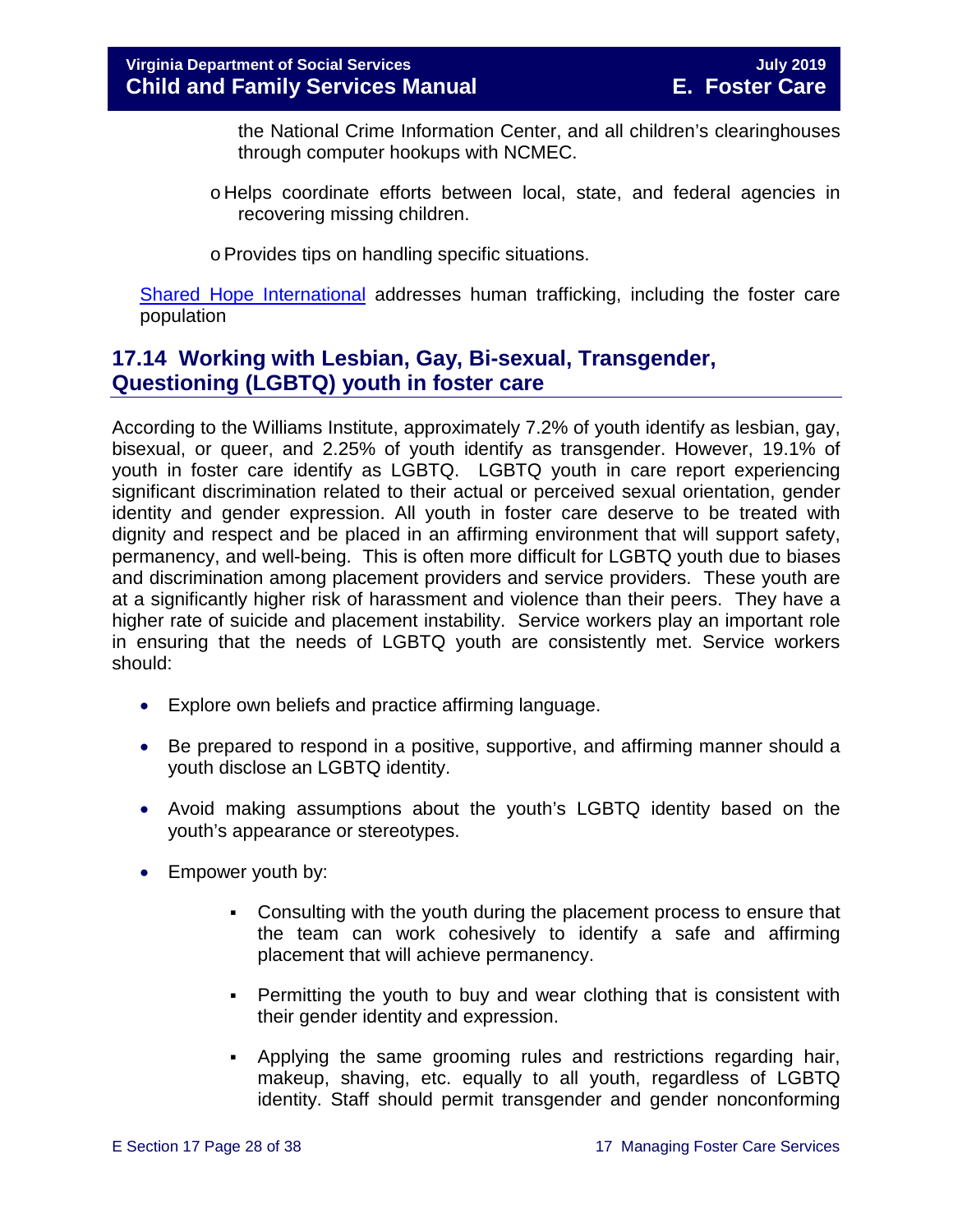youth to use approved forms of personal grooming consistent with their gender identity and gender expression.

- Asking the youth to share the name and pronouns that they would like others to use when referring to them, and asking those in the youth's life to use them.
- Ensuring the youth is able to access the natural supports that they have identified.
- Seek placements in families that provide a safe and affirming environment. Regularly evaluate the youth's overall safety, including consultation with the youth, as it relates to their sexual orientation, gender identity and gender expression in terms of placement, emotional, and physical well-being.
- Identify and make referrals to service providers that are educated in working with LGBTQ youth.
- Ensure youth receive developmentally appropriate sexual and reproductive health services.
- Work with the youth's school to address use of names and pronouns, clothing and grooming options, bathroom and locker room use and participation in athletics and other sex-segregated activities.
- Become familiar with resources in the community for LGBTQ youth and connect youth to all available resources.
- Provide support and resources to the youth's school, family, placement provider, and anyone else identified by the youth.
- Ensure that everyone working with the youth is accepting of the youth and does not attempt to change the youth's sexual orientation, gender identity, or gender expression. Conversion therapy and any other treatment intended to change the youth's sexual orientation, gender identity, or gender expression is prohibited.
- Protect the youth's confidentiality by treating the youth's decision to disclose as sensitive information and do not disclose information about a youth's LGBTQ identity without the youth's consent unless disclosure is necessary to comply with state or federal law or required by court order.
- Ensure that LGBTQ youth have access to health care providers who are knowledgeable about LGBTQ health issues and capable of inclusive and affirming conversations about a youth's health care needs. This includes ensuring that transgender youth have access to necessary transition-related treatment, as determined based on their individual needs by qualified medical personnel familiar with the relevant standards of care.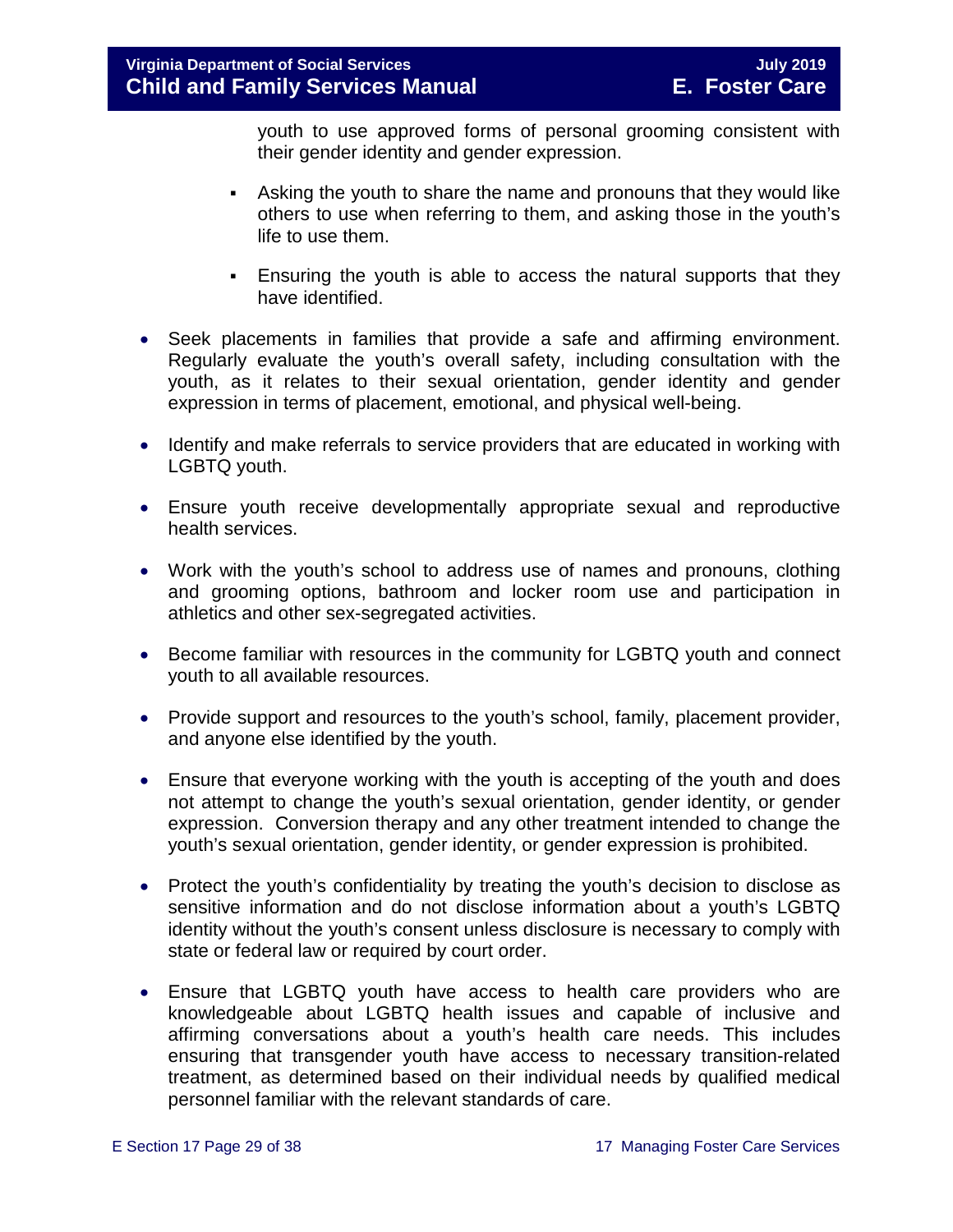• Promptly and appropriately intervene when a youth faces physical, verbal, or sexual abuse or harassment based on actual or perceived sexual orientation, gender identity, or gender expression.

## <span id="page-29-0"></span>**17.14.1 Resources**

- Human Rights Campaign
	- o [All Children-All Families: LGBTQ Resources for Child Welfare](http://www.hrc.org/resources/all-children-all-families-additional-resources#Best%20Practices)  **[Professionals](http://www.hrc.org/resources/all-children-all-families-additional-resources#Best%20Practices)**
	- o [Glossary of terms](https://www.hrc.org/resources/glossary-of-terms)
- Healthychildren.org- [Supporting LGBTQ Youth in Foster Care](https://healthychildren.org/English/family-life/family-dynamics/adoption-and-foster-care/Pages/Supporting-LGBTQ-Youth-in-Foster-Care.aspx)
- Child Welfare Information Gateway- [Working with LGBTQ Youth and Families](https://www.childwelfare.gov/topics/systemwide/diverse-populations/lgbtq/)
- "This is a Book for Parents of Gay Kids: A Question and Answer Guide to Everyday Life" by Dannielle Owens-Reid
- Hot Lines:
	- o The Trevor Helpline 866-4-U-Trevor (488-7386)
	- o National Gay and Lesbian Youth Hotline 800-347-TEEN (8336)
	- o GLBT National Youth Talkline 800-246-PRIDE (7743)
	- o Gay, Lesbian, Bisexual, and Transgender National Hotline 888- 843-GLNH (4564)
	- o CDC Information Line 800-CDC-INFO (232-4636)

## <span id="page-29-1"></span>**17.15 When child dies in foster care**

When notification is received that a child has died in foster care, the service worker shall immediately notify the agency director and complete the following steps:

- Make a report to the Child Protective Services division of the child's death.
- Notify the VDSS Regional Director of the fatality or the Regional Foster Care Consultant if the director is not available.
- The service worker shall submit to the regional director a written summary of the incident within three (3) hours (or by 9 a.m. the following business day for reports alerted after hours).This summary should then be forwarded to the VDSS Division Director of Family Services or his designee as soon as possible for: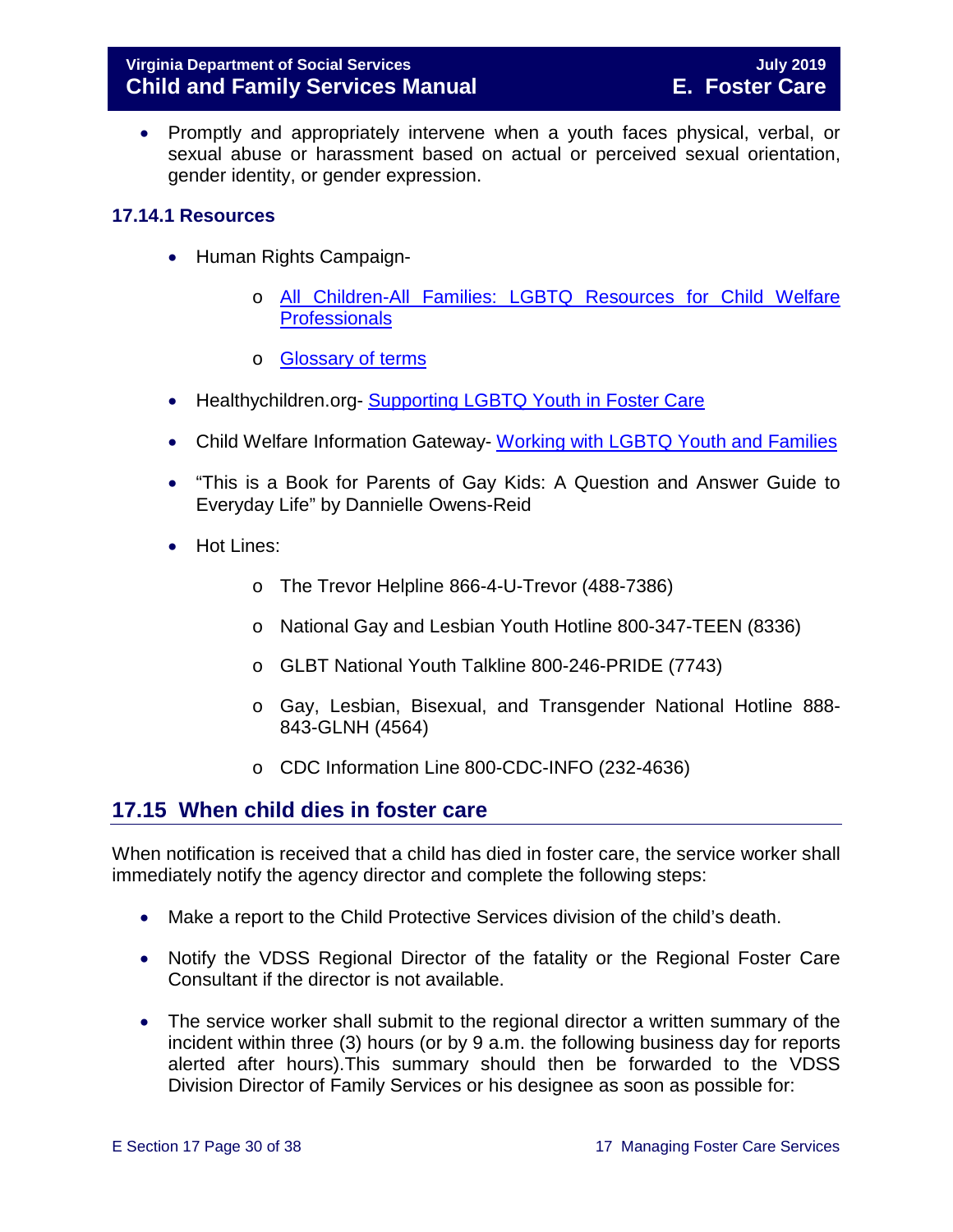- o Any case receiving media attention.
- o Any open foster care case.
- o Any case where a youth age 18 and over is receiving IL services.
- This report should include at a minimum:
	- o The cause of death, if known.
	- o Time of death.
	- o Location of death.
	- o Circumstances surrounding the child or youth's death and any witnesses. Witnesses may include physicians, police, placement providers or school personnel.

The service worker should also notify the following parties about the child's death immediately:

- The child's parents.
	- o If the parent cannot be located, the service worker notifies relatives who have been involved with the child.
	- o If the child was under the care and control of the local department of social services at the time of death; the worker may notify the child's parents, even if they have had their parental rights terminated or have executed a relinquishment.

Within 24 hours (or as soon as possible, when a particular party cannot be reached within 24 hours):

- The agency attorney.
- Any legal counsel retained by the parents.
- The guardian ad litem for child and/or parents, if applicable.

#### <span id="page-30-0"></span>**17.15.1 Making funeral arrangements**

The LDSS should ensure that culturally appropriate funeral arrangements are made and carried out for the child or youth who dies while in the custody of the local department of social services.

If the biological family is not able to assume responsibility, the worker should contact a local funeral home to provide a dignified funeral service within the acceptable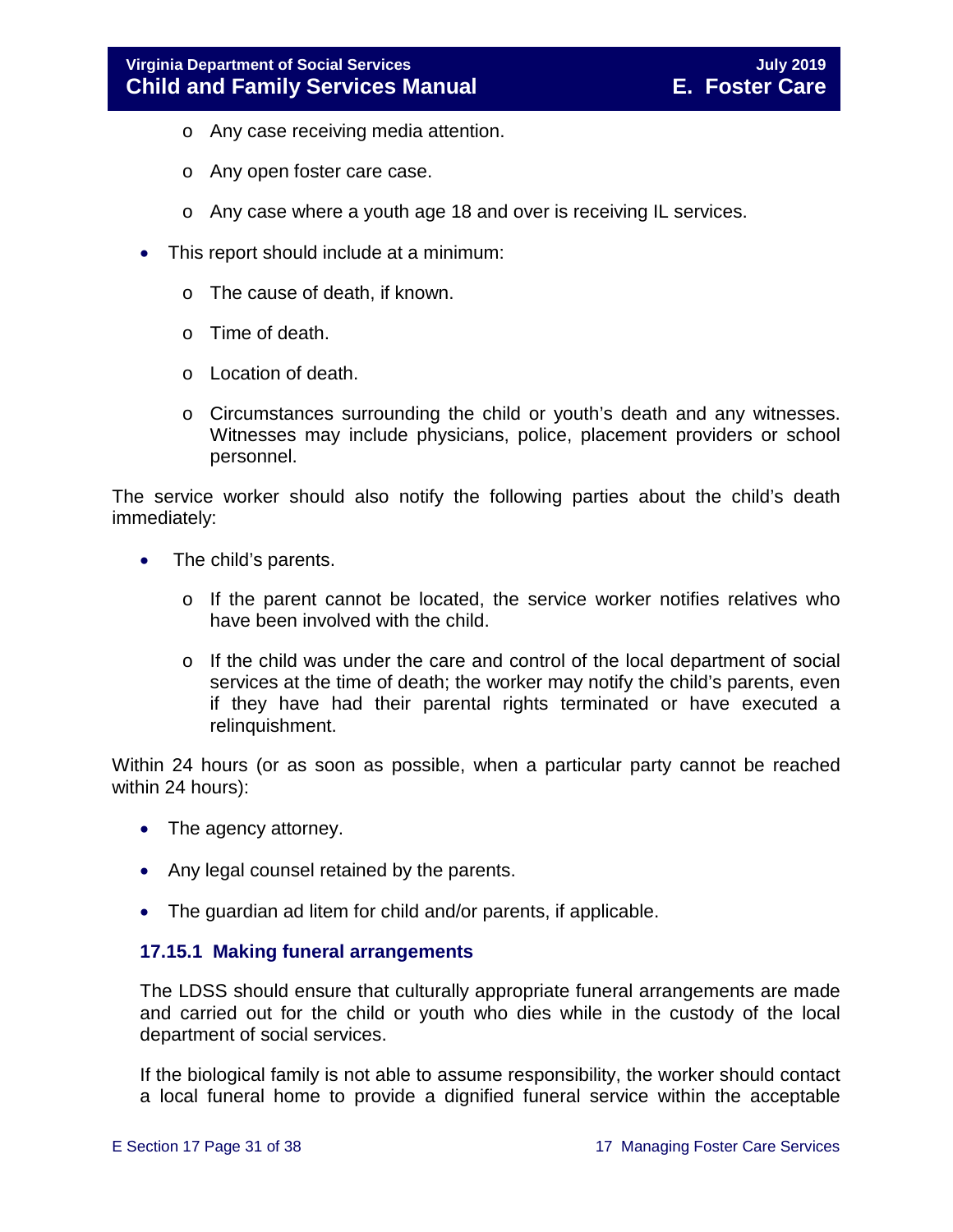standards of the community. To the extent possible, consider the wishes of the biological family and foster family in making arrangements for the child's burial or cremation.

## **17.15.1.1 Involving biological parents**

The service worker should involve the child's biological parents in the funeral arrangements to the maximum extent feasible, even if parental rights are terminated; if the service worker determines doing so is appropriate.

For example: parental involvement may not be appropriate if rights have been terminated and the child is in a pre-adoptive placement but may be appropriate if a parent has remained in contact with the child or the placement was not considered permanent.

Regardless of legal status, a parent may wish to help with arrangements, express preferences and contribute resources to cover the costs of the child's funeral.

The service worker consults with biological parents whose rights have not been terminated to request that:

- The parents pay reasonable and necessary burial or cremation expenses; and
- The parents spend the proceeds from an insurance policy for the child or any known funds or accounts set up for the child on the funeral expenses.

If the parents are able to fully or partially fund the children's funeral, they may do so by paying the funeral home or other vendor directly.

If a family is unable to assume responsibility for funeral expenses, family participation may be included in such activities as providing clothing, scheduling of services, and provision of clergy. These may be coordinated through the local funeral director and the agency. If the religious affiliation of the biological parents is unknown and cannot be reasonably determined, the religious affiliation of the foster and adoptive parents may be used in the selection of clergy.

## **17.15.1.2. Involving foster and adoptive parents and other significant individuals**

The service worker should invite foster and adoptive parents and other individuals significant to the child's life to participate in the planning of the child's funeral arrangements. The service worker does not solicit contributions from foster parents or other significant individuals. However, if they voluntarily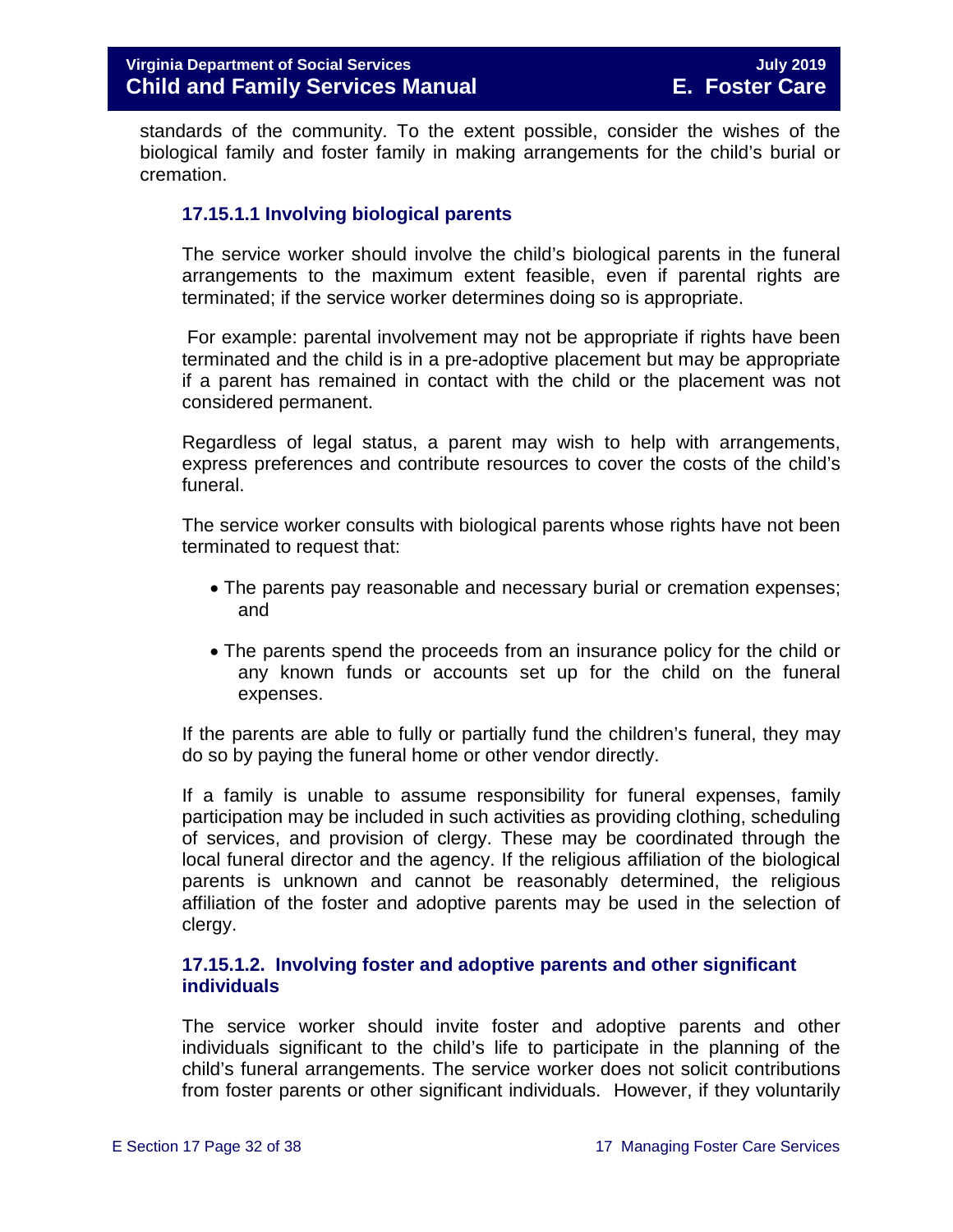indicate that they wish to contribute to some of the funeral expenses, they may do so by paying the funeral home or other vendor directly.

## **17.15.1.3 Accessing funding**

The service worker should check to see if the LDSS is holding any available funds that may be utilized on funeral expenses.

If the birth family or other local resources are unable to fully fund the cost of a funeral for a child who died in foster care, for title IV-E children, the VDSS Division Director of Family Services or his designee may approve up to \$2000 per child for reasonable and necessary burial or cremation expenses.

Payment amounts shall be entered into Cost Code 81107 if the child was in a residential facility and into Cost Code 81110 if the child was in a foster home.

For non-title IV-E children, if it is determined that funds are needed, the service worker shall refer the child to the Family Assessment and Planning Team (FAPT), in accordance with local Community Policy and Management Team (CPMT) procedures to access CSA funding.

#### **17.15.1.4 Next steps**

The LDSS should identify individuals impacted by the child's death, including the biological family and siblings, foster and adoptive families and their children, extended family, and others that had a significant connection to the child. The LDSS should coordinate the provision of grief and loss counseling services through local community resources and supports as appropriate.

After funeral proceedings have been concluded and the family has had ample time to grieve, if the family has other children for whom the LDSS is providing services, the service worker should schedule a family team meeting to modify the service plan regarding the other children. If there are no other children being served, the LDSS can offer the family a family team meeting to address the family's current needs and facilitate any appropriate referrals to communitybased resources or services prior to closing the child's case.

## <span id="page-32-0"></span>**17.16 Emergency/Evacuation Procedures**

#### <span id="page-32-1"></span>**17.16.1 Emergency/evacuation responsibilities when state office closes**

Virginia's child welfare services are carried out in a state-supervised and locallyadministered system. If the state office is forced to close or relocate due to an emergency or natural disaster, service provision will continue to be offered through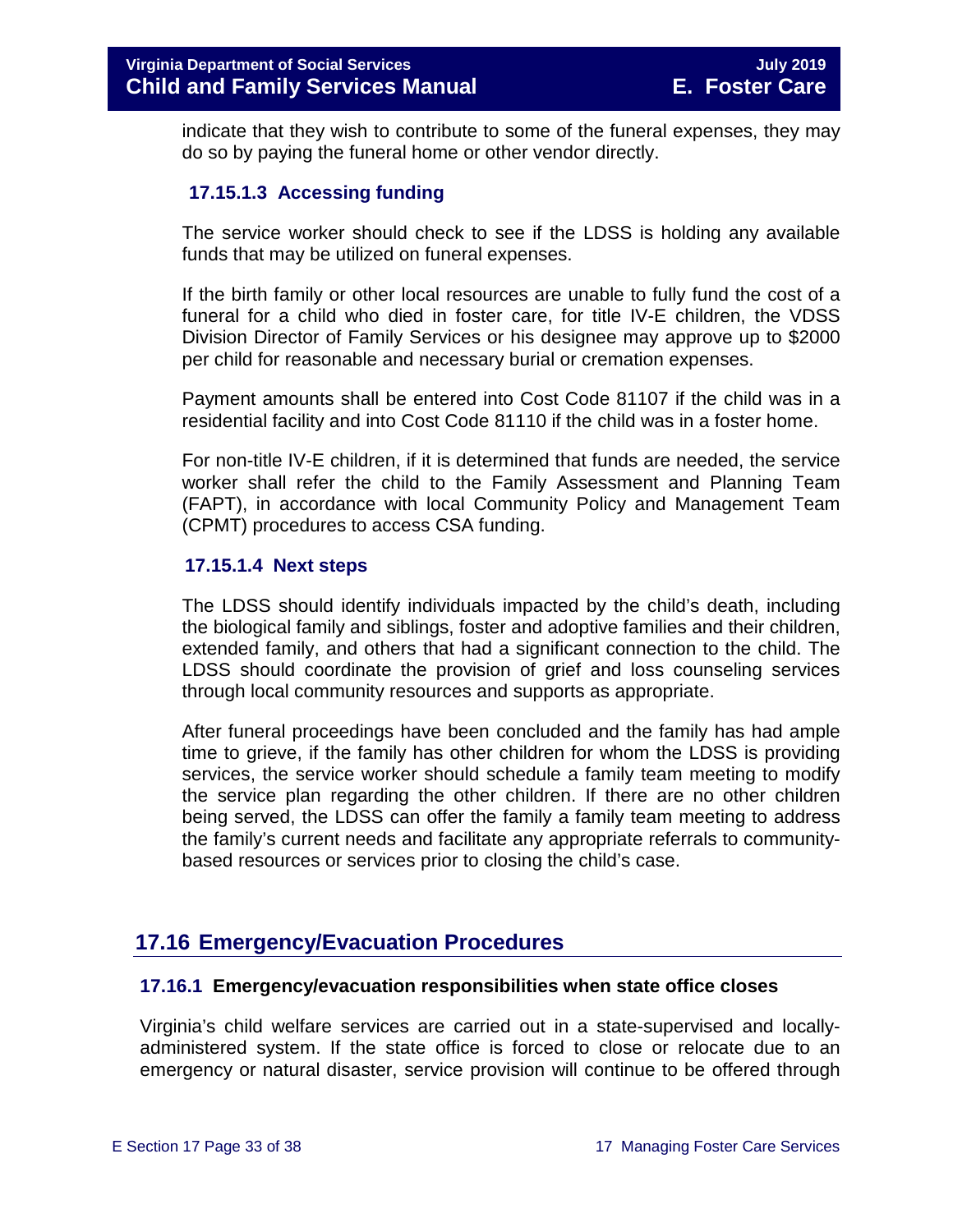the LDSS. The following responsibilities should be fulfilled on the state, regional and local levels in the event that a natural disaster or other emergency occurs.

#### **VDSS responsibilities**

- VDSS will maintain the Active Foster Care Report in an Excel file on an external hardware (jump drive). The jump drive will be in the possession of the Foster Care Program Manager.
- VDSS staff will be available by the state hotline toll- free number for the community to contact for child welfare related service needs, referral information for services, and to notify the state office of displaced clients in the event the situation impacts the LDSS and the local office can not be reached. The toll-free number will be given to the media and disseminated to local departments of social services.

#### **Regional responsibilities**

• Regional staff will serve as the liaison and primary point of contact between the LDSS and VDSS in the event of an emergency situation that causes the state office to close. Regional staff will be in touch with LDSS staff in their regions and will be responsible for forwarding home office broadcasts and communications to key LDSS personnel when those agencies are unable to access the VDSS system.

## <span id="page-33-0"></span>**17.16.2 Emergency/Evacuation responsibilities when LDSS closes and/or when a foster child evacuates or becomes displaced**

#### **Local responsibilities**

- The LDSS, as part of local government, must develop individual emergency procedures as they are aware of emergency resources and supports within their area as well as the unique disasters to which each region of the state is particularly exposed. It is essential that local agencies maintain close communication with their Regional Specialists during system outages. This will enable the regional offices to contact other regional and state staff to enlist support from available staff statewide. It is recommended that all local agencies have at least one laptop computer configured for dial-up access.
- The regional offices serve as operation centers for service referrals and information throughout the state. Virginia also operates "211" Information and Referral hotline that is available for locating services and assistance. In addition, alternative contact information for divisional staff can be highlighted on the Department's website to make it easier for clients and other states to contact the necessary people.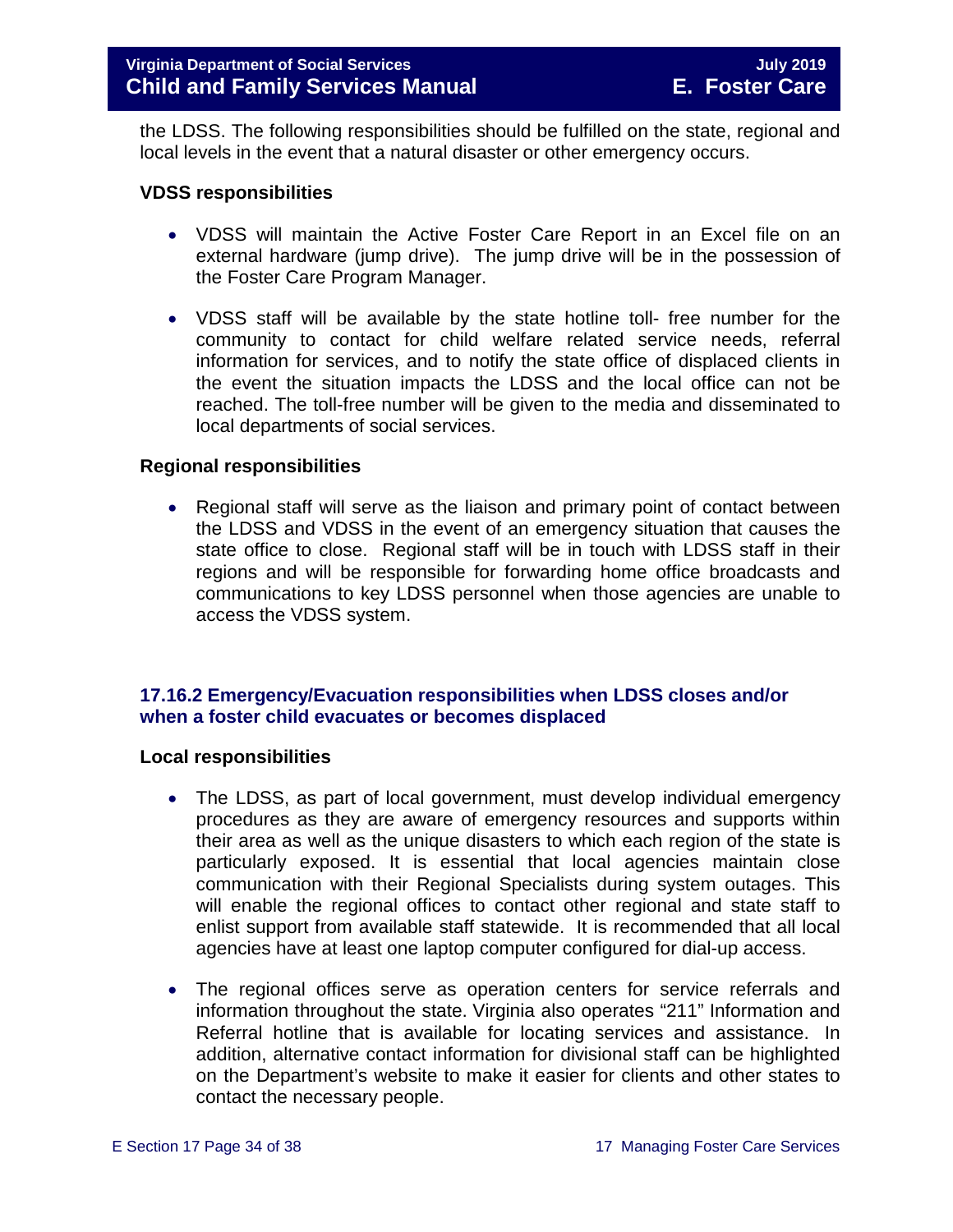• The LDSS shall ensure foster families and providers develop plans that help protect their families and also provide communication information for use in emergency situations [\(Emergency Plans Form\).](http://spark.dss.virginia.gov/divisions/dgs/warehouse.cgi) In the event the foster family or other provider needs to evacuate, information regarding their whereabouts and contact information shall be communicated to the LDSS. If the LDSS can not be reached, the information shall be communicated to VDSS via the hotline and VDSS will enter the information into OASIS.

## <span id="page-34-0"></span>**17.17 Completing OASIS requirements**

OASIS shall be kept up-to-date to reflect required elements needed for AFCARS compliance and compliance with other federal and state requirements. The AFCARS elements are highlighted in red in the system, while the other mandated elements are highlighted in yellow.

The service worker is responsible for entering and updating all case data in OASIS as soon as possible, but **no later than 30 days** after each activity or event. The only exceptions are:

- Children's placement changes shall be entered into the system **within five (5) calendar days** of any placement change.
- The foster care case should be closed **within five (5) business days** after the child leaves the care of the LDSS.

**Thirty days following implementation of the mobility application, the service worker will be required to enter and update all case narrative and data in OASIS within five (5) business days moving forward.** 

#### <span id="page-34-1"></span>**17.17.1 Completing the case narrative**

The case narrative shall include a detailed chronological account of what is occurring in a case. The narrative should very clearly describe events, contacts, dates, parties involved, problems, interventions, and all other activity regarding the case. Information included in the case narrative should be of such a detailed nature as to provide other readers a clear understanding of developments and issues in the case.

The case narrative should provide ongoing information across the life of the case about how contacts relate to the child's current:

- Safety.
- Risk factors that are impacting the ability to achieve a permanent placement for the child.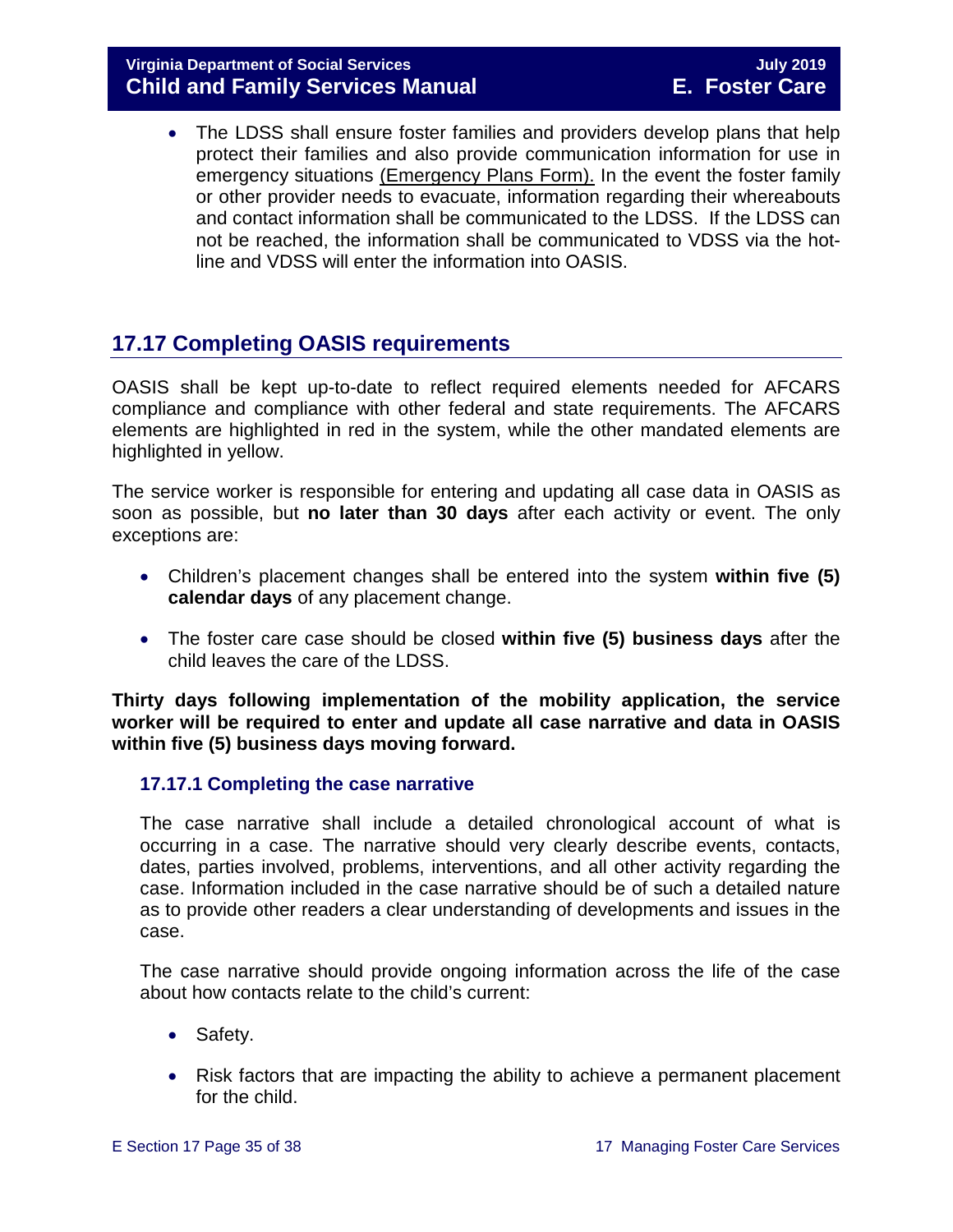- Progress being made towards achieving a permanent and safe discharge of the child from foster care in accordance with the service plan.
- Well-being status, and progress if problems have been identified.

The case narrative shall also demonstrate ongoing, diligent, and timely efforts of the service worker to:

- Conduct family search and engagement and efforts to keep siblings together and to maintain sibling connections.
- Identify successes and to support progress of the family and child towards achievement of the permanency goal.
- Any barriers or changes in the level of need or the types of services that will support successful and timely permanence.

The case narrative in OASIS should specifically include, but is not limited to, descriptions of the following events and activities:

- Face-to-face client contacts.
- Non face-to-face client contacts.
- Court hearings.
- Family visits.
- Provider contacts.
- Collateral contacts.

The case narrative is required in OASIS and is to be entered on the Contacts screen in the Comments box. While not required, hard copies of the narrative may be printed and placed in the case file.

**VDSS entered into a contract to provide transcription services to all service workers across the state. Service workers should be accessing this service to ensure that the case narrative is entered timely and efficiently.** 

## <span id="page-35-0"></span>**17.17.2 Completing additional documentation**

All relevant information shall be documented in the appropriate screens of OASIS, including, but not limited to: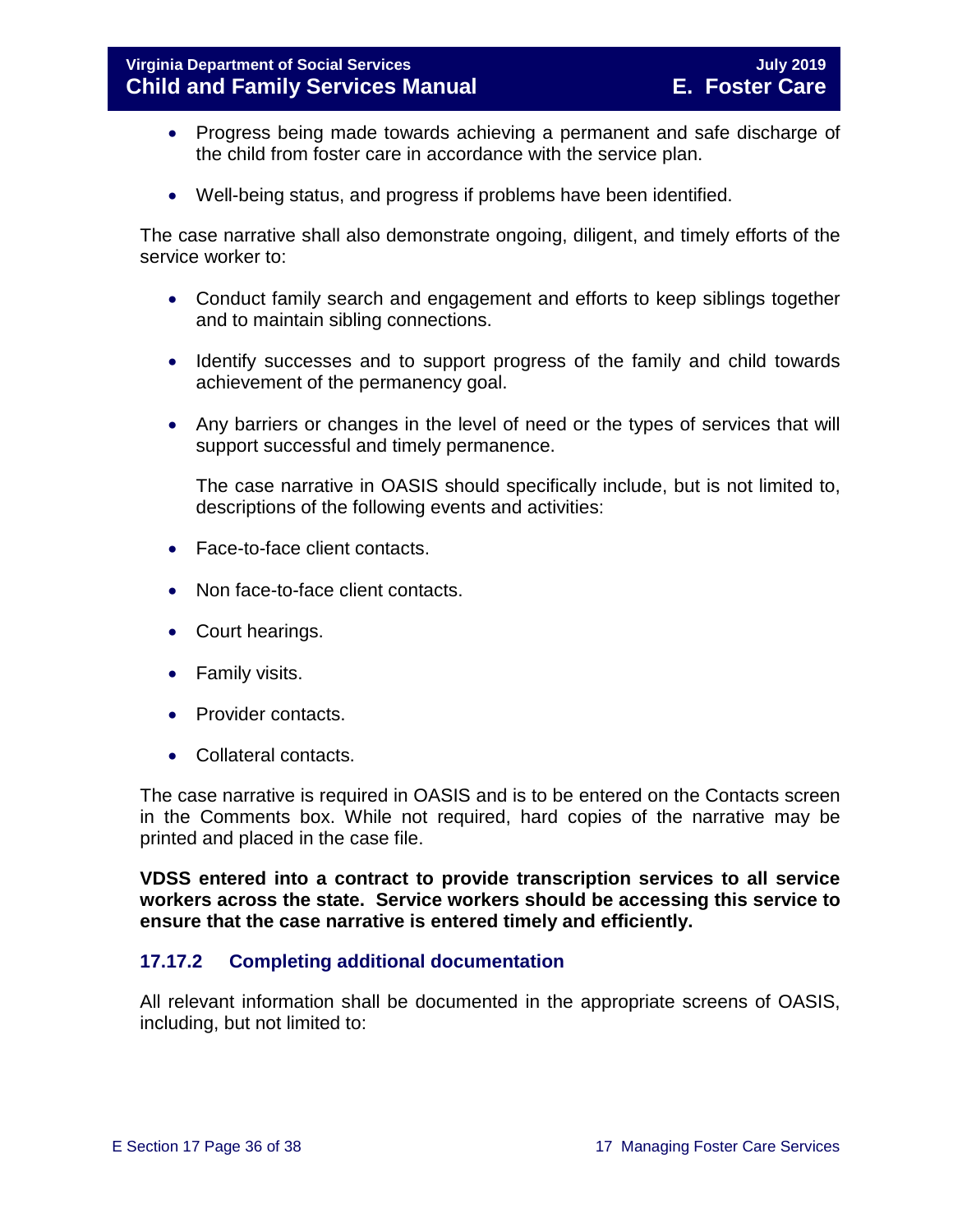- The date(s) written notices were sent to grandparents and other adult relatives when the child was being removed or was removed, with the date(s) the relatives responded.
- Diligent efforts to identify, conduct follow-up contacts, engage with, and assess individuals who were identified through the diligent search process.
- Specific and detailed information regarding the reasons relatives and other significant adults were determined not to be appropriate resources for involvement in the child's life, for foster care placement, and/or for permanent placement at that time.
- FPMs, including the purpose, initiator, location, facilitator, attendees, and meeting outcomes.
- Comprehensive child and family assessments and determinations of the child's best interests.
- Foster Care Plan, foster care plan review, administrative panel review and supervisory review (i.e., the documents and documentation of reasonable and timely efforts to preserve and reunify families and to achieve permanency for the child as quickly as practicable).
- All court hearings involving the child, including custody, delinquency and CHINSupervison or CHINServices hearings.
- Any court hearings involving the parents when the LDSS is a participant (e.g. child support hearing.)
- Child placement and foster care services provided for the child and family, including, but not limited to, ongoing information about the child's safety, health, health care, education, progress, services, and independent living services for youth over age 14.
- Ongoing efforts to support and maintain a child's relationships with siblings, family members, significant other adults, and community connections.
- Outcomes survey information for older as part of the National Youth in Transition Database.
- Maintenance and service payments.
- Summary information at the time of the child's discharge from LDSS custody that explains the support services the child and family were connected with prior to discharge and a summary evaluation of the stability of the permanent placement and any issues that may present later for the child and family.